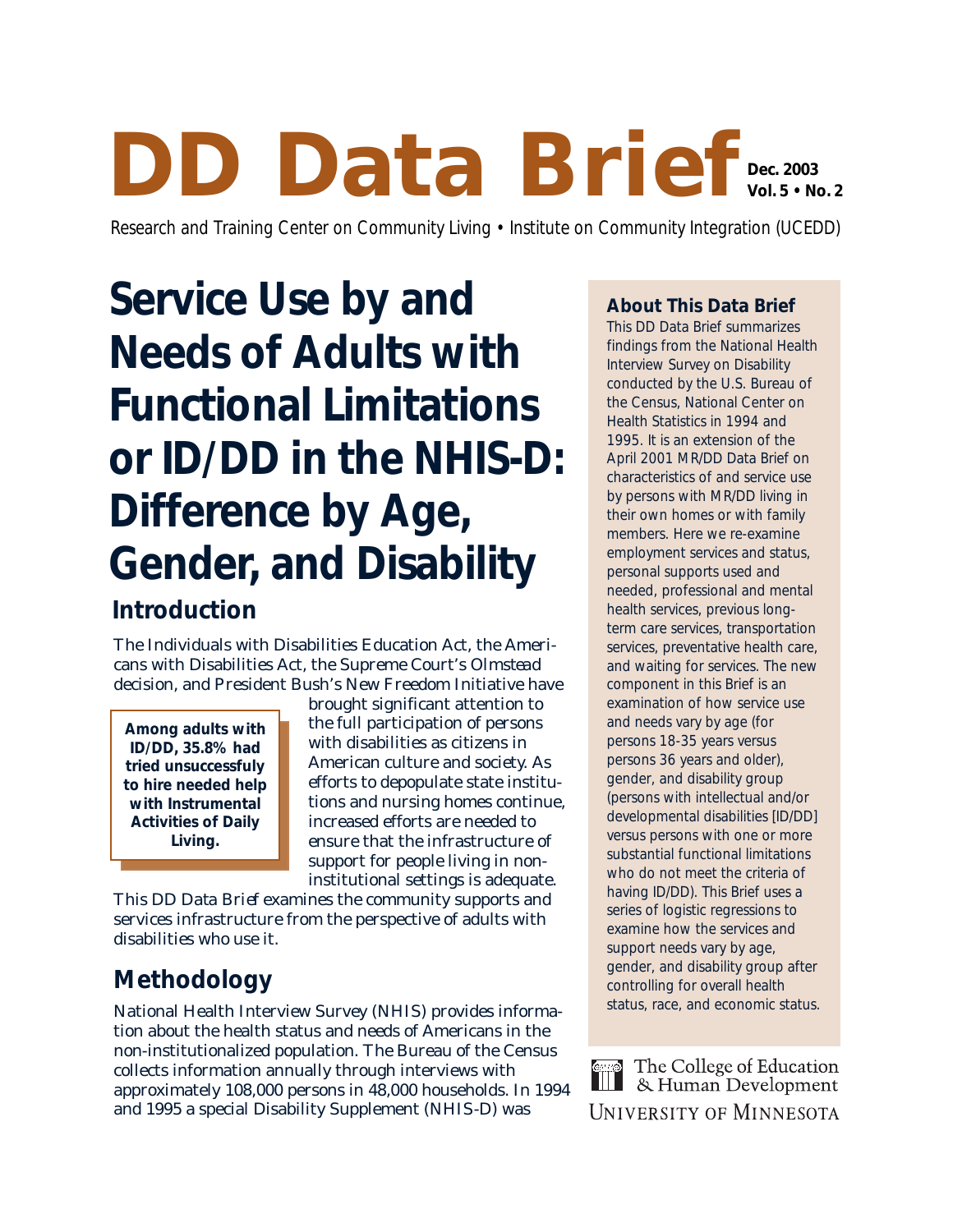added to the NHIS "Core Survey" to gather more specific information on diagnostic, functional, social and behavioral characteristics; service needs and use; and general circumstances and experiences of sample members with disabilities. The NHIS-D included several other supplemental surveys (e.g., Phase 1 Disability Supplement, Phase 2 Adult Disability Supplement, Healthy People 2000 Supplement). Because the supplements were used for two consecutive years, they provide one of the largest census-based samples available to examine the characteristics and needs of people with disabilities. Together the Core Survey and supplements included several thousand data elements.

In this *DD Data Brief* we examine items asked of all respondents in the Core Survey and the Phase 1 Disability Supplement, as well as questions asked of only one adult per household in the Healthy People 2000 Supplement, and questions asked only of adults with disabilities in the Phase 2 Adult Disability Supplement. Specifically, we examine employment services and status, personal supports used and needed, professional and mental health services, previous long-term care services, transportation services, preventative health care, and waiting for services. This analysis examines how service use and needs vary by age (for persons 18-35 years versus persons 36 years and older), gender, and disability group (persons with intellectual and/or developmental disabilities [ID/DD] versus persons with one or more substantial functional limitations who do not meet to criteria of having ID/DD).

Identification of persons with ID/DD was based on items from the Core Survey, the Condition File, and the Phase 1 Disability Supplement. The category ID/DD included all persons identified from the NHIS-D who had intellectual disabilities (as defined categorically), developmental disabilities (as defined functionally), or both (see Larson, Lakin, Anderson, Kwak, Lee & Anderson, 2000 for detailed operational definitions). People with one or more significant functional limitations occurring at any age but not intellectual and/or developmental disabilities were identified as

having "functional limitations only" (FL only) (see Larson, Lakin, Kwak & Anderson, 2001 for detailed operational definitions).

An important strength of the NHIS-D was its supplementation of the NHIS for two consecutive years. This allowed a sample of sufficient size to reliably represent low-incidence disabilities such as ID/DD. To take advantage of this strength, the 1994 and 1995 samples were combined, with final population weights appropriately adjusted (divided by two) before computing population estimates. Statistical analyses were conducted using the SUDAAN statistical package to account for the weighting of data and for the complex sampling design used in the NHIS-D. Standard errors are presented as relative standard errors (RSE) and can be found in the Appendix for all point estimates used in this paper. The RSE was computed by dividing the standard error of estimate by the population estimate and multiplying the result by 100. Odds ratios were calculated using logistic regression. When odds ratios of less than one were reported, the inverse of the odds ratio was used to describe the percentage difference between the group of interest and the referent group. For example, an odds ratio of .54 was translated to mean than the group was 85% less likely than the referent group to experience the dependent variable (1 divided by  $.54 = 1.85$ ). For space reasons, betas and *t*-test statistics are not presented for analyses using logistic regression. Those statistics are available from the authors upon request. Descriptive statistics and population estimates for the variables analyzed in this report can be found in the Appendix.

## **Results**

#### **Employment Programs and Status for Adults**

The NHIS-D asked interviewees several questions about their employment status and participation in employment programs. The first was whether each adult interviewed was employed, looking for work, or not in the labor force (those who were not in the labor force may have been keeping house, going to school,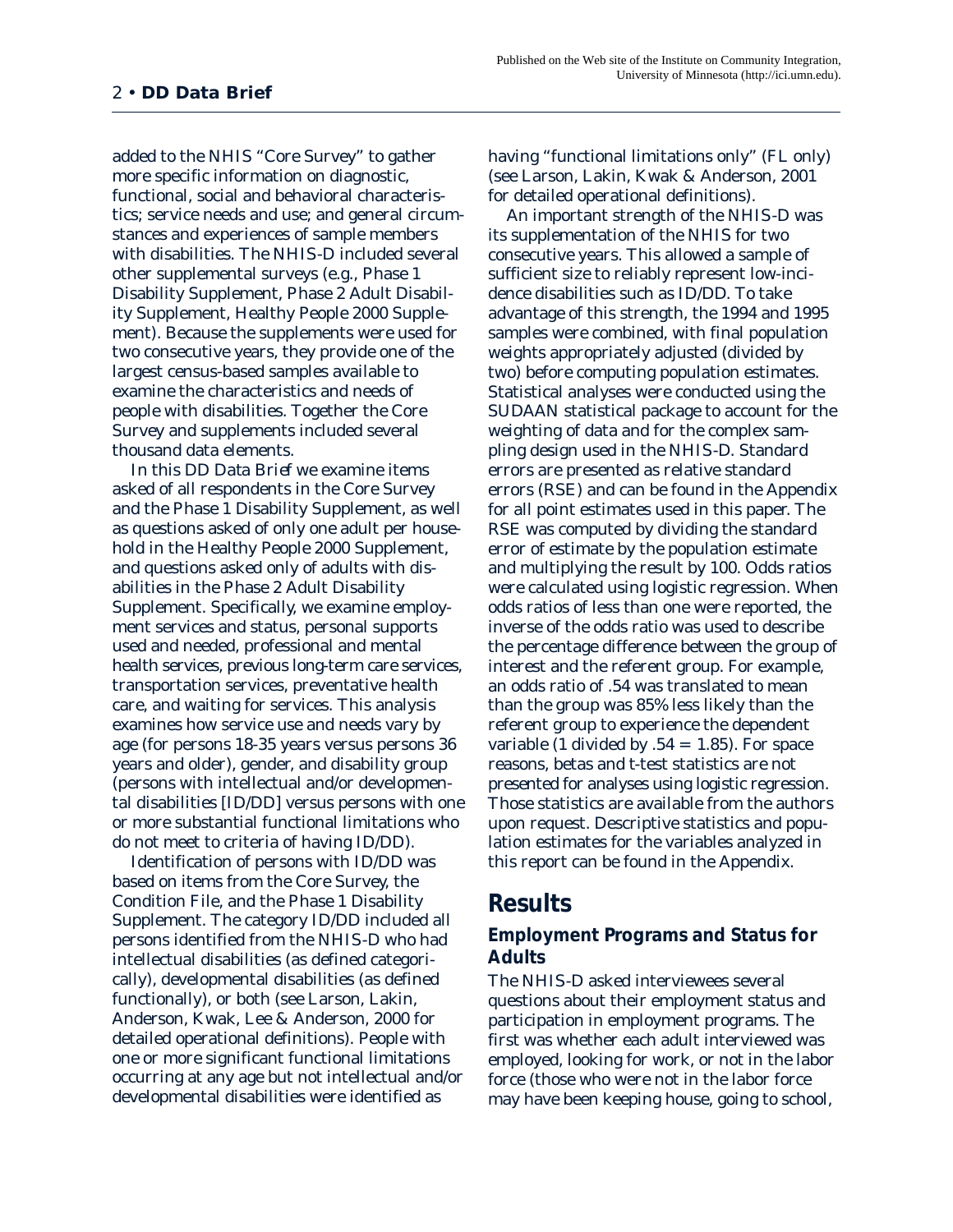or engaged in other activities.) Among adults with ID/DD, only 30.7% were in the labor market, which was more than the estimated 24.7% of adults with FL only who were in the labor market (see the Appendix for details). As Table 1 shows, several factors were associated with whether an adult is in the labor market. After controlling for gender, age, health status, race, and economic status, adults with disabilities were significantly less likely to be in the labor market than those without disabilities (adults with FL only were 5 times less likely to be in the labor market than adults without disabilities and adults with ID/DD were 5.9 times less likely to be in the labor market than adults without disabilities). Other groups that were less likely to be in the labor market were

#### **Table 1: Employment Status for Adults with Functional Limitations (FL Only) or Intellectual or Developmental Disabilities (ID/DD) in the U.S. Non-Institutionalized Population**

|                              | In the labor<br>market |         | <b>Employed if</b><br>in the labor<br>market |         |
|------------------------------|------------------------|---------|----------------------------------------------|---------|
|                              | Odds                   |         | Odds                                         |         |
|                              | Ratio                  | Sig.    | Ratio                                        | Sig.    |
| Intercept                    | 11.68                  | $***$   | 30.05                                        | $***$   |
| Disability group             |                        |         |                                              |         |
| No limitations               | 1.00                   |         | 1.00                                         |         |
| Functional limitations only  | 0.20                   | ***     | 0.46                                         | ***     |
| $ID$ and/or $DD$             | 0.17                   | $***$   | 0.44                                         | ***     |
| Gender                       |                        |         |                                              |         |
| Male                         | 1.00                   |         | 1.00                                         |         |
| Female                       | 0.45                   | $***$   | 0.93                                         |         |
| Age                          |                        |         |                                              |         |
| 18 to 35 years               | 1.00                   |         | 1.00                                         |         |
| 36 years and older           | 0.41                   | $***$   | 1.48                                         | ***     |
| <b>Overall health status</b> |                        |         |                                              |         |
| Excellent or very good       | 1.00                   |         | 1.00                                         |         |
| Good, fair, or poor          | 0.49                   | ***     | 0.68                                         | ***     |
| Race                         |                        |         |                                              |         |
| <b>White</b>                 | 1.00                   |         | 1.00                                         |         |
| <b>Black</b>                 | 1.22                   | $***$   | 0.75                                         | ***     |
| Other                        | 0.91                   | $\star$ | 0.84                                         | $\star$ |
| <b>Economic status</b>       |                        |         |                                              |         |
| Above poverty level          | 1.00                   |         | 1.00                                         |         |
| Below poverty level          | 0.32                   | ***     | 0.24                                         | ***     |
| $\mathbb{R}^2$               | 0.166                  | ***     | 0.020                                        | ***     |

\*\*\*  $p < .001$ , \*\*  $p < .01$ , \*p $< .05$ 

women; older adults; adults in good, fair or poor health; adults who were neither White nor Black; and adults whose household income was below the federal poverty level. After taking the other variables into account, adults who were Black were more likely to be in the labor market than those who were White.

The picture for employment among those who were in the labor market was a little different. Adults with disabilities (either FL only or ID/DD) were just over twice as likely to be unemployed as those without disabilities. Older adults who were in the labor market were more likely to be employed, but adults who were Black or another race; adults in good, fair or poor health; and adults in households with incomes below the poverty level were less likely to be employed than those in the referent groups. Overall, 16.6% of the variability in whether a person was in the labor market was accounted for by disability group, gender, age, overall health status, race, and economic status. Less of the variability (2%) in whether a person in the labor market was employed was explained by these variables.

Considering the large numbers of adults with disabilities who are either not in the labor force or who are unemployed, we wondered about participation in employment and other day programs. Overall, 2% of adults with FL only and 15.3% of adults with ID/DD participated in supported employment, transitional work training, or sheltered workshop programs. In addition, 2.1% of adults with FL only and 12.1% of adults with ID/DD participated in a non-work day program. Overall, 3.8% of adults with FL only and 23.7% of adults with ID/DD participated in employment programs, day programs, or both.

Table 2 shows the variables that were associated with participation in employment or day activity programs. Adults with ID/DD were 1.87 times more likely than adults with FL only to participate in transitional work programs and 14.4 times more likely than adults with FL only to participate in sheltered work once the other factors are taken into consideration. They were four to six times more likely to participate in day activity centers, supported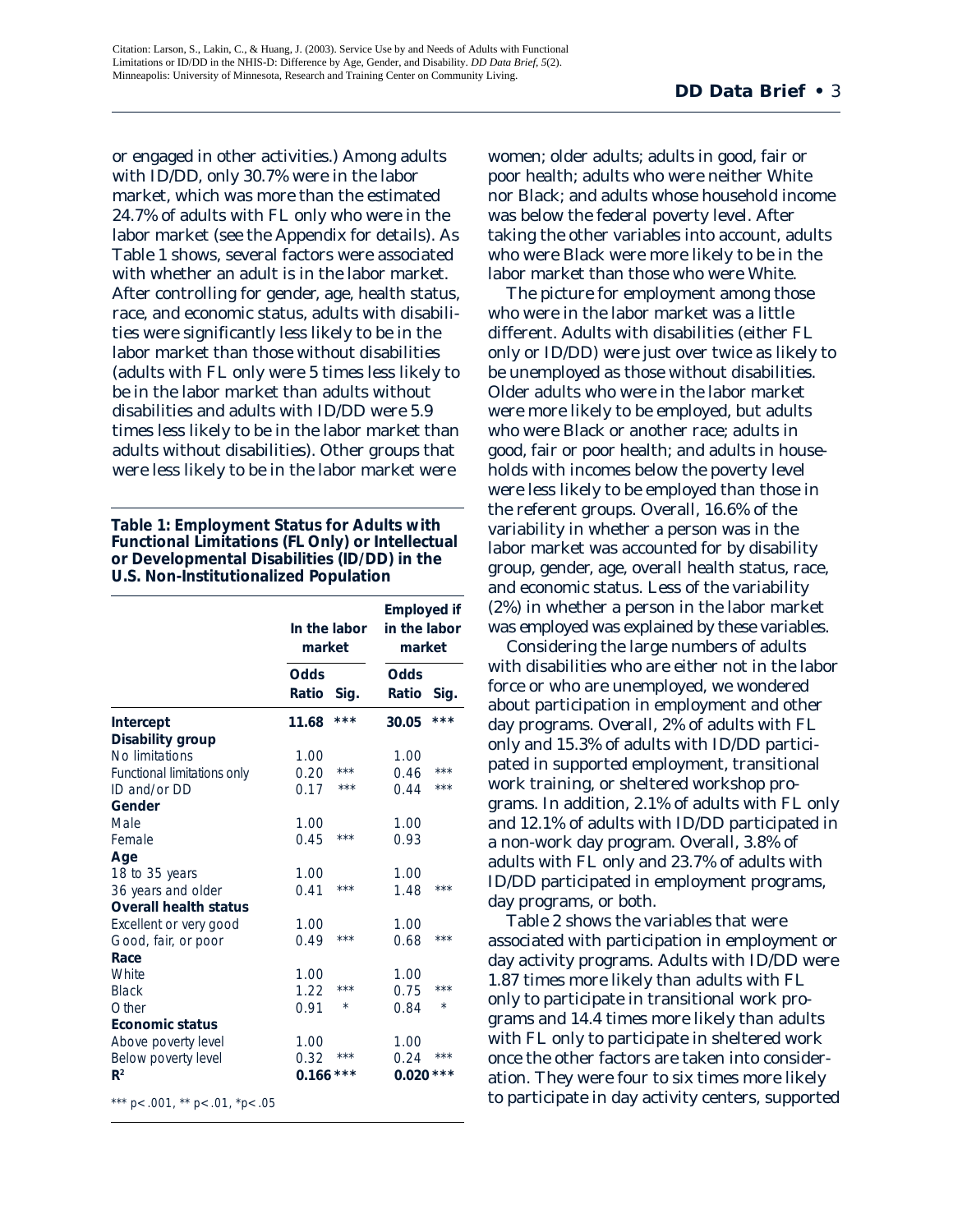| Employment<br>programs                          | Day activity<br>center |         | employment<br>Supported |     | work training<br>Transitional |         | workshop<br>Sheltered | employment programs<br>In one or more |                    | In employment program<br>or day activity center     |         |
|-------------------------------------------------|------------------------|---------|-------------------------|-----|-------------------------------|---------|-----------------------|---------------------------------------|--------------------|-----------------------------------------------------|---------|
|                                                 | Ratio<br>Odds          | Sig     | Ratio<br>Odds           | Sig | Ratio<br>Odds                 | Sig     | Ratio Sig<br>Odds     | Odds<br>Ratio                         | Sig                | Odds<br>Ratio                                       | Sig     |
| Intercept                                       | 0.02                   | $***$   | 0.01                    |     | 0.04                          | $* * *$ | $* * *$<br>0.01       | 0.06                                  | $* * *$            | 0.08                                                | $* * *$ |
| Functional limitations only<br>Disability group | 1.00                   |         | 1.00                    |     | 1.00                          |         |                       |                                       |                    | 1.00                                                |         |
| D and/or DD                                     | 5.56                   | $* * *$ | $* * *$<br>4.90         |     | 1.87                          | $*$     | $* * *$<br>14.42      | $1.00$<br>5.48                        | $* * *$            | 5.65                                                | $* * *$ |
| Gender                                          |                        |         |                         |     |                               |         |                       |                                       |                    |                                                     |         |
| Male                                            | $1.00$<br>$1.12$       |         |                         |     | 1.00                          |         | 1.00<br>0.78          | 1.00                                  |                    | 1.000                                               |         |
| Female                                          |                        |         | 1.00<br>0.74            |     | 0.61                          | $* *$   |                       |                                       | $*$                |                                                     |         |
| Age                                             |                        |         |                         |     |                               |         |                       |                                       |                    |                                                     |         |
| 18 to 35 years                                  | 1.00                   |         | 1.00                    |     | 1.00                          |         | 1.00                  | $1.00$<br>0.40                        |                    | <b>00.1</b>                                         |         |
| 36 years and older                              | 0.84                   |         | $* * *$<br>0.37         |     | 0.36                          | ***     | $*$<br>0.47           |                                       | $* * *$            | 0.56                                                | $* * *$ |
| Overall health status                           |                        |         |                         |     |                               |         |                       |                                       |                    |                                                     |         |
| Excellent or very good                          | 00.1                   |         | <b>00.1</b>             |     | 1.00                          |         | 1.00<br>0.52          |                                       |                    |                                                     |         |
| Good, fair, or poor                             | 0.85                   |         | $\star$<br>0.55         |     | 0.49                          | ***     | $*$                   | 1.00                                  | $* * *$            | $\begin{array}{c} 1.00 \\ 0.63 \end{array}$         | $* * *$ |
| Race                                            |                        |         |                         |     |                               |         |                       |                                       |                    |                                                     |         |
| White                                           | 1.00                   |         | 1.00                    |     | 1.00                          |         | 1.00                  | 1.00                                  |                    |                                                     |         |
| Black                                           | $*$<br>1.64            |         | 1.68                    |     | 1.64                          |         | 1.30                  | $1.60$<br>$1.28$                      | $^{\star}_{\star}$ | $\begin{array}{c} 1.00 \\ 1.63 \\ 0.94 \end{array}$ | $* * *$ |
| Other                                           | .83                    |         |                         |     | 1.92                          | $\,<$   | 0.61                  |                                       |                    |                                                     |         |
| Economic status                                 |                        |         |                         |     |                               |         |                       |                                       |                    |                                                     |         |
| Above poverty level                             | 1.00                   |         | 1.00                    |     | 1.00                          |         | 00.1                  | <b>00.1</b>                           |                    | <b>00.1</b>                                         |         |
| Below poverty level                             | 1.41                   |         | 1.46                    |     | 1.69                          |         | 1.57                  | 1.63                                  | $^{\star}_{\star}$ | 1.63                                                | $* * *$ |
| $\tilde{\mathbf{R}}^2$                          | $0.018$ ***            |         | $* * * *$<br>0.037      |     | 0.012                         |         | $0.027***$            | 0.040                                 |                    | 0.047                                               |         |

4 • **DD Data Brief**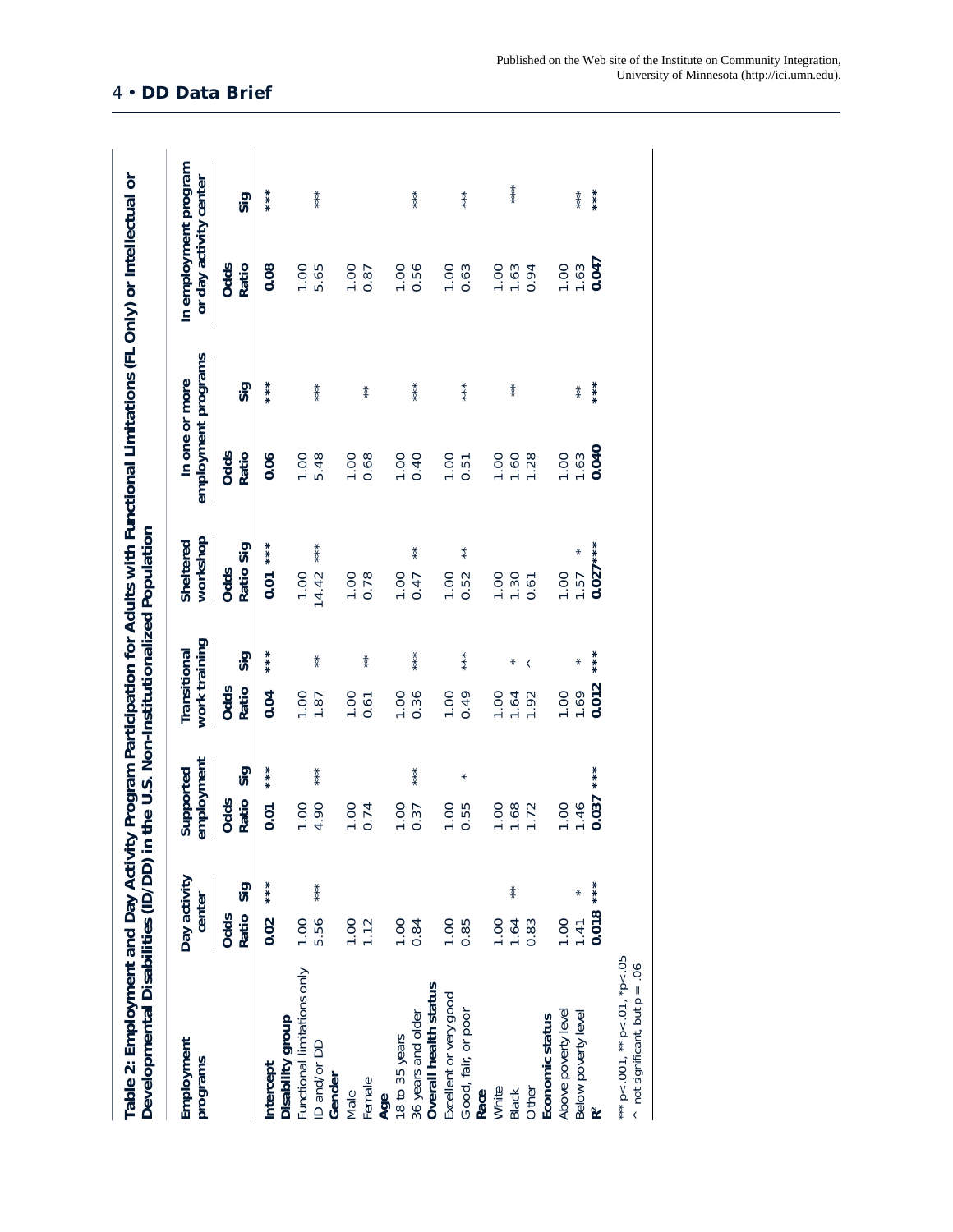employment, one or more employment programs, or in any employment or day activity center programs. Women were less likely to participate in employment programs in general and transitional work planning in particular. Adults 36 years and older were less likely to participate in vocational programs (other than day activity centers) than the 18-35 year olds. Overall health status was associated with participation in the employment programs but not the day activity centers. Adults who were Black were 60-64% more likely than adults who were White to participate in day activity centers, transitional work training, employment programs in general, and one or more types of employment or day programs. Adults living in households earning less than the federal poverty level were 1.57 to 2.08 times more likely to participate in each of the employment or day activity programs except supported employment. Finally, while these logistic regression analyses revealed significant differences for all of these programs, the variables examined explained only 1.2 to 4.7% of the variability in participation across adults.

#### **Supports Used or Needed**

Because the need for help with Activities of Daily Living (ADLs) and Instrumental Activities of Daily Living (IADLs) was a factor in defining both ID/DD and FL only groups, it is not surprising that 65% of adults with FL only and 62% of adults with ID/DD received help or supervision with one or more IADLs, and that 15.6% of adults with FL only and 23.2% of adults with ID/DD needed help or supervision with one or more ADLs. Adults with ID/DD were 3.48 times more likely to need help or supervision with one or more ADLs than adults with FL only. Older adults and adults in poorer health (i.e., in good, fair or poor health rather than excellent or very good health) also were more likely to need help or supervision to complete one or more ADLs (see Table 3). The pattern for IADLs was similar. Specifically, adults with ID/DD; women; older adults; adults in good, fair or poor health; and adults in households with incomes less than the federal poverty guidelines were more likely to require

assistance with one or more IADLs. Altogether, the factors examined accounted for 4.6% of the variability in the need for help or supervision with ADLs and 14.7% of the variability in the need for help or supervision with IADLs.

The NHIS-D included several additional variables assessing the types of personal assistance adults with disabilities needed. Based on findings from the Phase 2 Adult Disability Supplement, 16.1% of adults with FL only and 31.4% of adults with ID/DD could not safely be left alone without supervision for 2 or

**Table 3: Gets Help or Supervision in One or More Areas for Adults with Functional Limitations (FL Only) or Intellectual or Developmental Disabilities (ID/DD) in the U.S. Non-Institutionalized Population**

|                                                 | Activities of<br>daily living |       | Instrumental<br>activities of<br>daily living |       |
|-------------------------------------------------|-------------------------------|-------|-----------------------------------------------|-------|
|                                                 | Odds<br>Ratio Sig.            |       | Odds<br>Ratio Sig.                            |       |
| Intercept<br>Disability group                   | 0.04                          | ***   | 0.19                                          | ***   |
| Functional limitations only<br>$ID$ and/or $DD$ | 1.00<br>3.49                  | $***$ | 1.00<br>2.19                                  | ***   |
| Gender                                          |                               |       |                                               |       |
| Male                                            | 1.00                          |       | 1.00                                          |       |
| Female                                          | 1.02                          |       | 1.95                                          | $***$ |
| Age                                             |                               |       |                                               |       |
| 18 to 35 years                                  | 1.00                          |       | 1.00                                          |       |
| 36 years and older                              | 2.82                          | ***   | 5.40                                          | ***   |
| <b>Overall health status</b>                    |                               |       |                                               |       |
| Excellent or very good                          | 1.00                          |       | 1.00                                          |       |
| Good, fair, or poor                             | 2.57                          | $***$ | 2.13                                          | $***$ |
| Race                                            |                               |       |                                               |       |
| <b>White</b>                                    | 1.00                          |       | 1.00                                          |       |
| <b>Black</b>                                    | 0.87                          |       | 1.04                                          |       |
| Other                                           | 1.04                          |       | 0.90                                          |       |
| <b>Economic status</b>                          |                               |       |                                               |       |
| Above poverty level                             | 1.00                          |       | 1.00                                          |       |
| Below poverty level                             | 0.92                          |       | 0.73                                          | ***   |
| R <sup>2</sup>                                  | 0.046                         |       | 0.147                                         |       |

#### \*\*\*  $p < .001$ , \*\*  $p < .01$ , \* $p < .05$

**Activities of daily living (ADLs):** bathing, dressing, eating, using a toilet, getting in and out of bed.

**Instrumental activities of daily living (IADLs):** shopping, managing money, cooking, working around the house, using the telephone.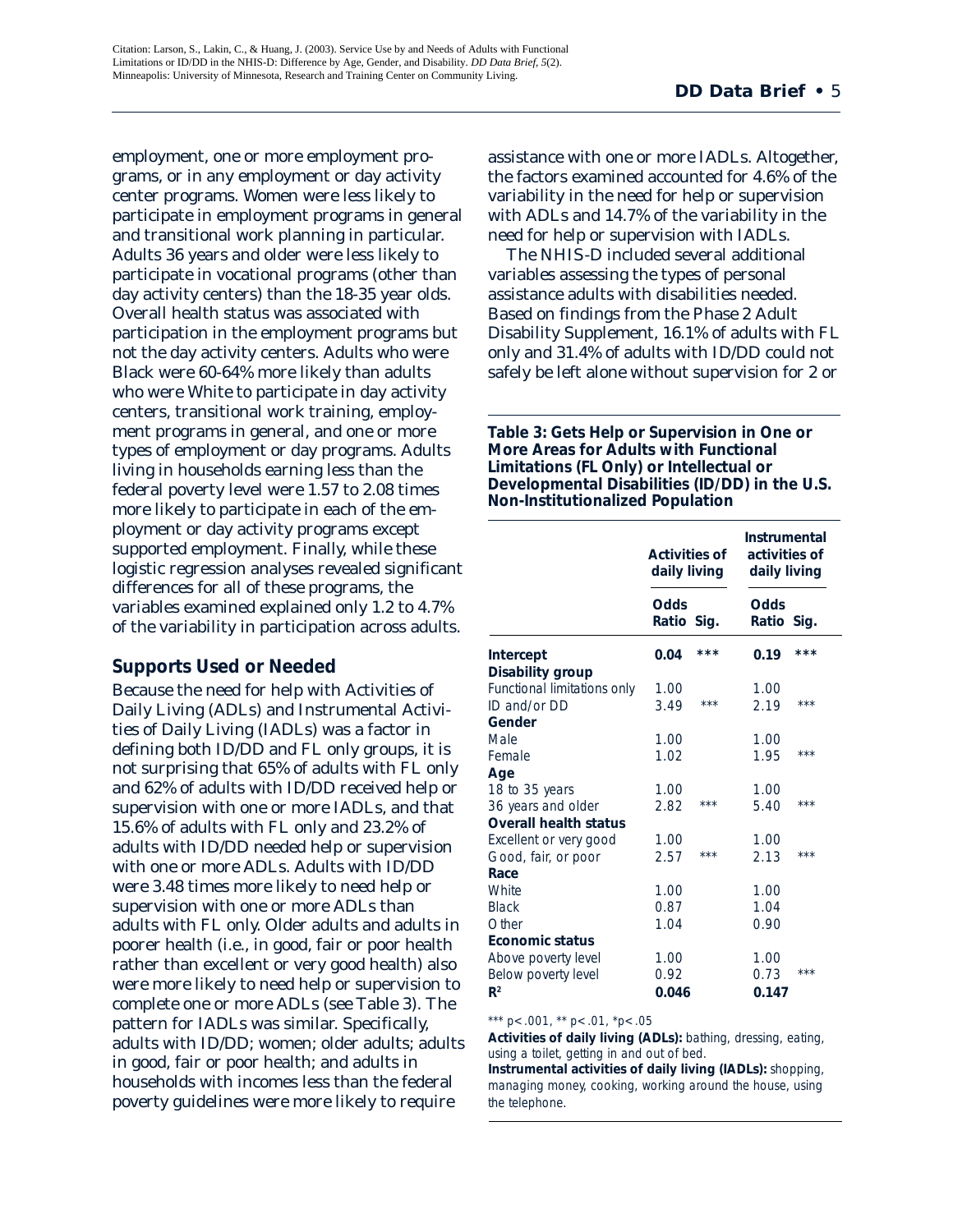more hours at a time. As Table 4 shows, adults with ID/DD were 3.4 times less likely to be able to stay home alone than those with FL only. Others who were less likely to be able to stay home alone included women; older adults; those in good, fair or poor health; and those who were neither Black nor White. Adults living in households with incomes below the federal poverty level were more likely to view themselves or be viewed by a proxy respondent as being able to stay home alone for 2 hours (after controlling for the other factors) than those with higher incomes. Overall, 3.7% of the differences in being able stay home alone for 2 hours or more was accounted for by these variables.

The NHIS-D revealed that 4.8% of adults with FL only and 26.6% of adults with ID/DD were viewed as requiring ongoing supervision for safety reasons. Adults with ID/DD were

9.34 times more likely to require ongoing supervision than those with FL only. Also more likely to need ongoing supervision were older adults; adults in good, fair or poor health; and adults with disabilities living in households earning more than the federal poverty rate. Overall, 4.9% of the variability in needing ongoing supervision to ensure safety was accounted for by these variables.

Disability sometimes makes it difficult for people to enter or leave their homes. Overall, 22.2% of adults with FL only and 14.2% of adults with ID/DD reported having this difficulty. The logistic regression analysis revealed three characteristics associated with this difficulty. Specifically, women, adults 36 years and older, and those in good, fair or poor health were significantly more likely to have difficulty entering or leaving their homes. Once age, gen-

|                               | Ever home alone<br>more than two<br>hours at a time |                   | <b>Needs ongoing</b><br>supervision<br>to ensure safety |                   | Has difficulty<br>entering or leav-<br>ing home due to<br>impairment |       | Has court-<br>appointed<br>legal guardian |         |
|-------------------------------|-----------------------------------------------------|-------------------|---------------------------------------------------------|-------------------|----------------------------------------------------------------------|-------|-------------------------------------------|---------|
|                               | <b>Odds</b><br>Ratio                                | Sig               | <b>Odds</b><br>Ratio                                    | Sig               | <b>Odds</b><br>Ratio                                                 | Sig   | <b>Odds</b><br>Ratio                      | Sig     |
| Intercept<br>Disability group | 20.76                                               | $***$             | 0.02                                                    | $***$             | 0.03                                                                 | $***$ | 0.02                                      | $***$   |
| Functional limitations only   | 1.00                                                |                   | 1.00                                                    |                   | 1.00                                                                 |       | 1.00                                      |         |
| ID and/or DD                  | 0.29                                                | $***$             | 9.34                                                    | $\star\star\star$ | 1.05                                                                 |       | 9.81                                      | $***$   |
| Gender                        |                                                     |                   |                                                         |                   |                                                                      |       |                                           |         |
| Male                          | 1.00                                                |                   | 1.00                                                    |                   | 1.00                                                                 |       | 1.00                                      |         |
| Female                        | 0.83                                                | $\star\star$      | 1.09                                                    |                   | 1.25                                                                 | $***$ | 0.87                                      |         |
| Age                           |                                                     |                   |                                                         |                   |                                                                      |       |                                           |         |
| 18 to 35 years                | 1.00                                                |                   | 1.00                                                    |                   | 1.00                                                                 |       | 1.00                                      |         |
| 36 years and older            | 0.48                                                | $***$             | 1.40                                                    | $\star\star$      | 4.22                                                                 | $***$ | 1.38                                      | $\star$ |
| <b>Overall health status</b>  |                                                     |                   |                                                         |                   |                                                                      |       |                                           |         |
| Excellent or very good        | 1.00                                                |                   | 1.00                                                    |                   | 1.00                                                                 |       | 1.00                                      |         |
| Good, fair, or poor           | 0.49                                                | $\star\star\star$ | 1.70                                                    | $\star\star\star$ | 2.92                                                                 | $***$ | 0.83                                      |         |
| Race                          |                                                     |                   |                                                         |                   |                                                                      |       |                                           |         |
| White                         | 1.00                                                |                   | 1.00                                                    |                   | 1.00                                                                 |       | 1.00                                      |         |
| <b>Black</b>                  | 0.87                                                |                   | 1.01                                                    |                   | 0.95                                                                 |       | 1.18                                      |         |
| Other                         | 0.59                                                | $^{\star}$        | 1.68                                                    |                   | 1.31                                                                 |       | 0.65                                      |         |
| Economic status               |                                                     |                   |                                                         |                   |                                                                      |       |                                           |         |
| Above poverty level           | 1.00                                                |                   | 1.00                                                    |                   | 1.00                                                                 |       | 1.00                                      |         |
| Below poverty level           | 1.36                                                | $***$             | 0.49                                                    | $***$             | 0.96                                                                 |       | 1.22                                      |         |
| R <sup>2</sup>                | 0.037                                               | $***$             | 0.049                                                   | ***               | 0.062                                                                | ***   | 0.010                                     | $***$   |

**Table 4: Specific Limitations for Adults with Functional Limitations (FL Only) or Intellectual or Developmental Disabilities (ID/DD) in the U.S. Non-Institutionalized Population**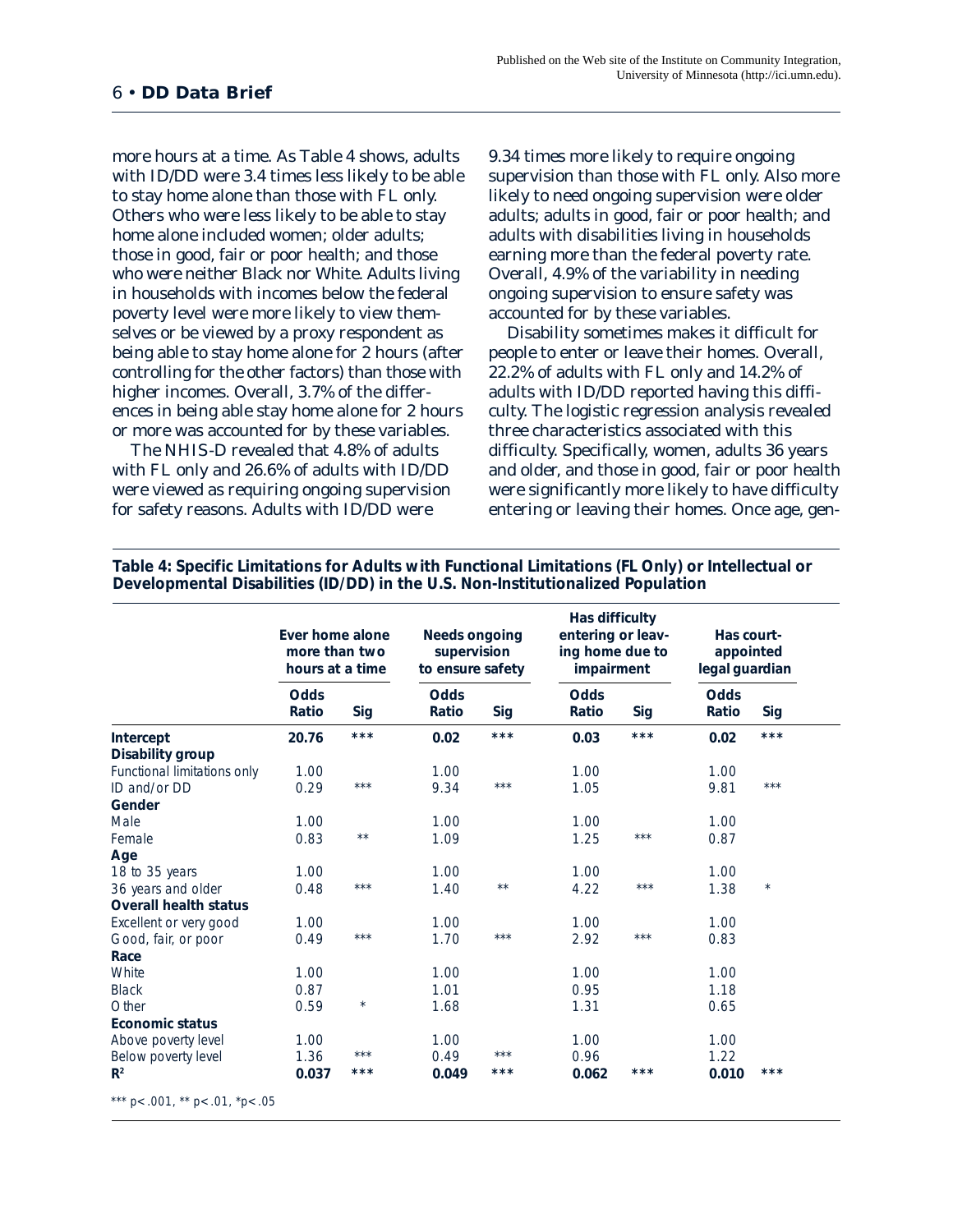der and health status were taken into account, disability group, race, and economic status did not explain significant variability in this outcome. A total of 6.2% of the variability in having difficulty entering or leaving the home was accounted for by gender, age, and health status.

Finally, 1.9% of adults with FL only and 14.9% of adults with ID/DD reported having a courtappointed legal guardian at the time of the study. Adults with ID/DD were 9.8 times more likely to have a court-appointed legal guardian than were adults with FL only. In addition, adults age 36 and older were 38% more likely to have a court-appointed legal guardian than younger adults. Only 1% of the variability in whether an adult with disabilities had a legal guardian was accounted for by disability group and age.

#### **Professional Services and Supports**

The next set of analyses examined differences between adults with different disabilities in their use of primary and specialty medical and ancillary services. Among adults with FL only, the proportions who had accessed various professional services in the previous 12 months included general practitioner (75.0%), physician specialist (46.2%), social worker (3.4%), physical therapist (13.3%), occupational therapist (2.0%), speech therapist or pathologist (0.8%), visiting nurse (11.0%), personal care attendant (4.9%), center for independent living (0.3%), and social skills training (1.2%). The corresponding proportions for adults with ID/ DD were general practitioner (62.0%), physician specialist (37.6%), social worker (11.8%), physical therapist (8.0%), occupational therapist (3.9%), speech therapist or pathologist (3.2%), visiting nurse (7.8%), personal care attendant (8.1%), center for independent living (3.1%), and social skills training (11.0%).

As Table 5 shows, there were important differences in the use of these services depending on disability group, gender, age, and overall health status. While there were no differences based on disability group in the use of general practitioners, physician specialists, and visiting nurses (once gender, age, health status, and economic status were taken into account), adults with ID/DD were 56% less likely to have

visited a physical therapist in the previous 12 months than adults with FL only. They were, however, 93% more likely to have received services from an occupational therapist, 2.6 times more likely to have received services from a personal care attendant, 2.8 times more likely to have received services from a speech therapist or pathologist, 3.3 times more likely to have accessed a social worker, and 13.7 times more likely to have used the services of a center for independent living than adults with FL only.

Gender was not a factor for physical therapist, occupational therapist, centers for independent living, or social skills training services, but men were two times less likely than women to have used a speech therapist or pathologist. Women were between 11% and 59% more likely to have used the services of a general practitioner, physician specialist, social worker, visiting nurse, or personal care attendant than were men (after the other factors were taken into account). There were also age-related differences in the types of services used by adults with disabilities. Specifically, younger adults were more likely to have used a social worker, speech therapist or pathologist, or social skills training services, while older adults were more likely to have used the services of a general practitioner, physician specialist, visiting nurse, or personal care attendant. For some of the services, overall health status was not related to use of the service. For six of the services, however, adults in poorer health were more likely to use the service: general practitioner, physician specialist, physical therapist, occupational therapist, visiting nurse, and personal care attendant.

Race was not related to service use except that adults who were White were more likely than those who were Black to have used a physician specialist. Finally, family economic status was related to the use of four types of professional services. Persons living in households with incomes below the poverty level were 2.6 times more likely to have used the services of a social worker, but were less likely to have used the services of general practitioners, physician specialists, or physical therapists. The proportion of variability accounted for in these analyses ranged from 7.3% for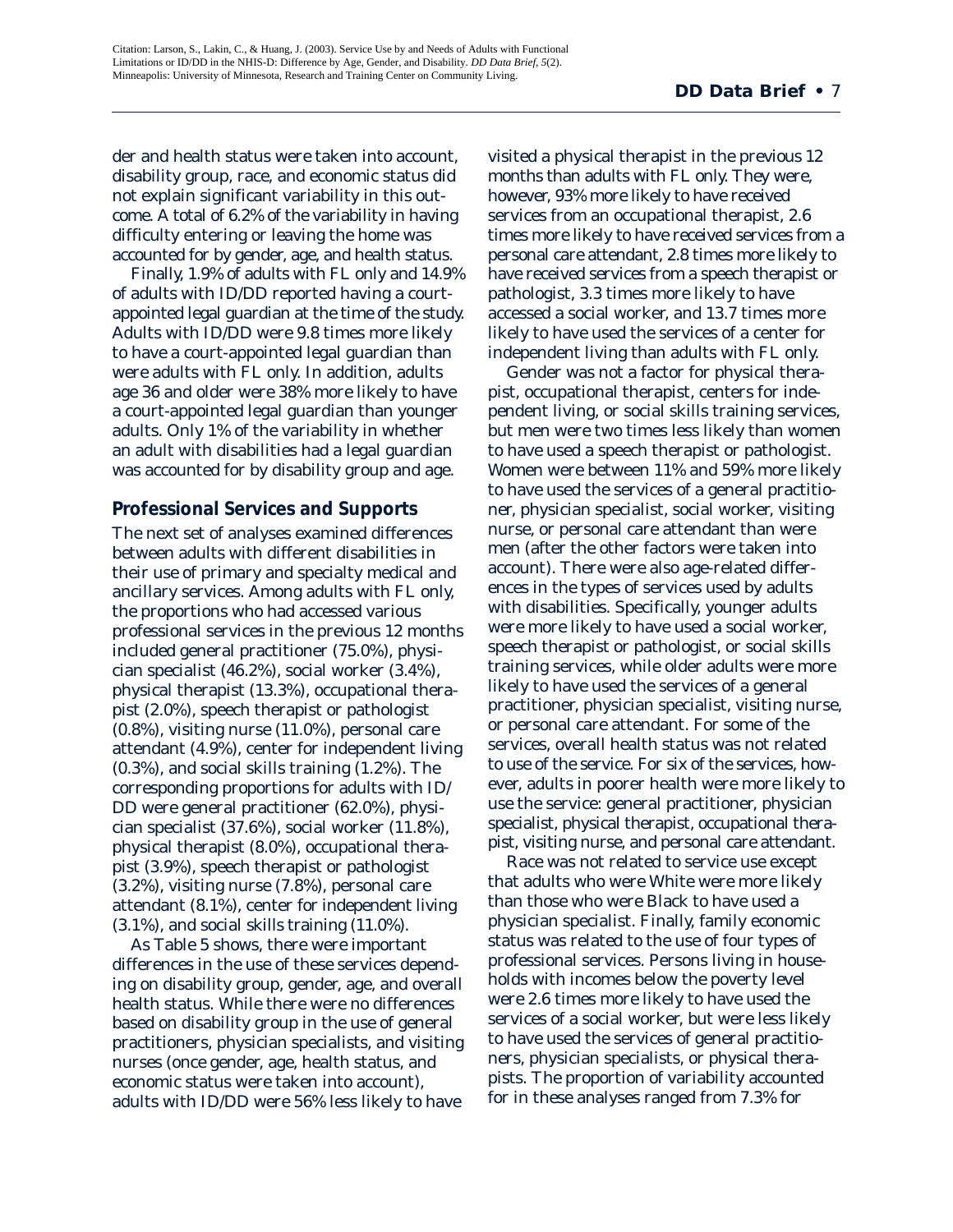| Disabilities (ID/DD) in the U.S. Non-Institutionalized Population      |                                    |         |                                         |                                   |                                   |                                    |                                       |                            |                               |                                     |                              |
|------------------------------------------------------------------------|------------------------------------|---------|-----------------------------------------|-----------------------------------|-----------------------------------|------------------------------------|---------------------------------------|----------------------------|-------------------------------|-------------------------------------|------------------------------|
|                                                                        | practitioner/<br>General<br>doctor |         | specialist<br>Physician                 | worker<br>Social                  | therapist<br>Physical             | Occupational<br>therapist          | pathologist<br>therapist or<br>Speech | Visiting<br>nurse          | attendant<br>Personal<br>care | Independent<br>Center for<br>Living | training<br>Social<br>skills |
|                                                                        | Ratio<br>Odds                      | Sig     | Sig<br><b>Odds</b><br>Ratio             | Ratio Sig<br>Odds                 | Ratio Sig<br>Odds                 | Sig<br>Ratio<br>Odds               | Sig<br>Ratio<br>Odds                  | Sig<br>Ratio<br>Odds       | Sig<br>Ratio<br>Odds          | Sig<br>Ratio<br>Odds                | Sig<br>Ratio<br>Odds         |
| Disability group<br>Intercept                                          | 0.75                               | $* * *$ | $***$<br>0.44                           | $***$<br>0.02                     | $***$<br>0.11                     | 0.02                               | 0.02                                  | $***$<br>0.01              | 0.01                          | 0.00                                | 0.02                         |
| Functional limitations only<br>D and/or DD<br>Gender                   | 1.00<br>0.92                       |         | <b>001</b><br>0.88                      | ***<br>3.28<br>1.00               | $*$<br>1.00<br>0.64               | $*$<br>1.00<br>1.93                | ***<br><b>001</b><br>2.79             | 1.00<br>1.15               | ***<br>1.00<br>2.64           | ***<br>13.69<br>1.00                | ***<br>7.48                  |
| Female<br>Male                                                         | 1.59<br>1.00                       | $* * *$ | <b>00.1</b><br>$\overline{11}$          | $\star$<br>1.00<br>1.28           | 1.16                              | 1.00<br>0.93                       | $\ast$<br>1.00<br>0.48                | $\ast$<br>1.23<br>1.00     | $\ast$<br>1.00<br>1.48        | <b>00.1</b><br>1.12                 | 1.00<br>0.85                 |
| 18 to 35 years<br>36 years and older<br>Age                            | 1.00<br>3.03                       | ***     | ***<br>$00 -$<br>1.58                   | $\star$<br>1.00<br>0.72           | $1.00$<br>$1.21$                  | 1.00<br>0.83                       | $\ast$<br>1.00<br>0.51                | $* * *$<br>1.00<br>5.37    | $* * *$<br>1.00<br>4.21       | 1.00<br>0.95                        | $\ast$<br>1.00<br>0.56       |
| Overall health status<br>Excellent or very good<br>Good, fair, or poor | <b>DO:1</b><br>1.51                | $* * *$ | $* * *$<br>00.1<br>1.55                 | 1.00<br>1.29                      | 1.00<br>1.37                      | $\ast$<br><b>001</b><br>1.76       | 1.14                                  | $* * *$<br>1.84<br>1.00    | $\ast$<br>00.1<br>1.63        | 00.1<br>0.82                        | 1.00<br>0.86                 |
| Other<br>White<br><b>Black</b><br>Race                                 | 1.00<br>0.87<br>0.71               |         | $\ast$<br>1.00<br>0.86<br>0.73          | 1.00<br>1.18<br>0.95              | 1.00<br>1.15<br>0.82              | 1.00<br>1.23<br>$\overline{5}$     | $1.20$<br>$1.72$<br>$1.12$            | 1.00<br>1.08<br>0.60       | 1.00<br>1.20<br>0.57          | 1.00<br>0.58                        | 1.00<br>0.92<br>1.44         |
| Above poverty level<br>Below poverty level<br>Economic status          | 0.073<br>1.00<br>0.78              | ***     | ***<br>$* * *$<br>0.028<br>1.00<br>0.71 | $0.021***$<br>***<br>2.64<br>00.1 | $0.009***$<br>***<br>0.68<br>1.00 | $* * * *$<br>0.003<br>1.00<br>0.79 | ***<br>0.006<br>1.00<br>0.79          | $0.028***$<br>1.00<br>1.09 | $0.014***$<br>1.00<br>1.04    | $* * * *$<br>0.009<br>2.14<br>1.00  | $0.023***$<br>1.00<br>1.21   |
| *** $p < .001$ , ** $p < .01$ , * $p < .05$                            |                                    |         |                                         |                                   |                                   |                                    |                                       |                            |                               |                                     |                              |

8 • **DD Data Brief**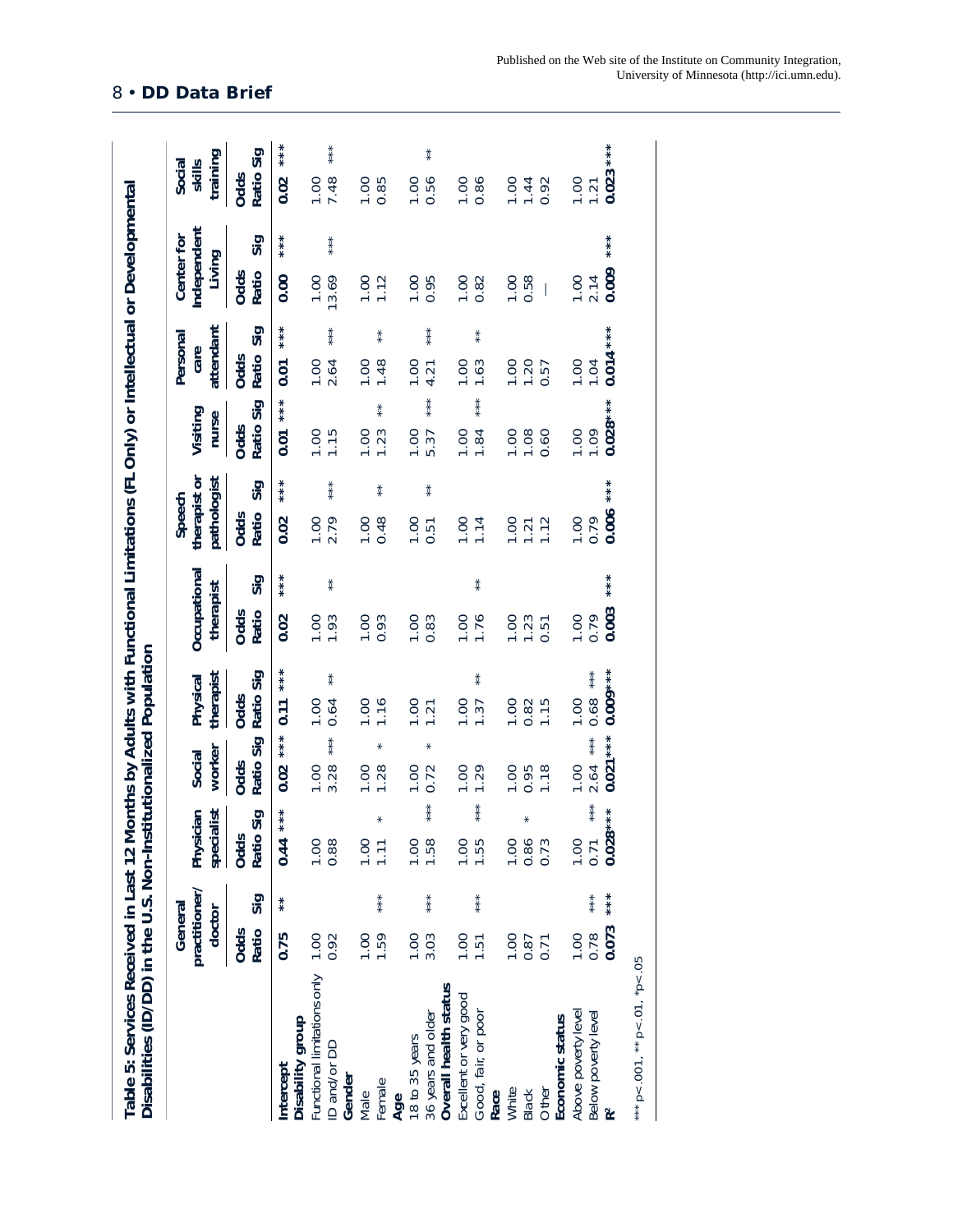general practitioners and 2.8% for physician specialists and visiting nurses to less than 1% for physical therapists, occupational therapists, speech therapists or pathologists, and centers for independent living.

#### **Mental Health and Drug and Alcohol Abuse Services**

Among adults with FL only, in the last 12 months 1.2% had stayed overnight in a hospital or other facility for mental health services, 7.6% had received outpatient mental health services, 5.2% had received community mental health services, 0.9% had received services for alcohol or drug abuse, and 14.4% were currently taking psychotropic medications. Among adults with ID/DD, in the last 12 months 4.3% had stayed overnight in a hospital or other

facility for mental health services, 5.1% had received outpatient mental health services, 5.3% had received community mental health services, 2.2% had received services for alcohol or drug abuse, and 27.5% were taking psychotropic medications. There were consistent differences in the use of these services depending on disability group, age, health status, and household economic status (see Table 6). Specifically, adults with ID/DD were between 1.7 and 3.7 times more likely to have stayed overnight in a hospital for mental health services, received outpatient mental health services, received community mental health services, and/or used psychotropic medications than adults with FL only. Women with disabilities were 2.3 times less likely to have received services for alcohol or drug abuse than men.

**Table 6: Mental Health or Drug and Alcohol Abuse Services Received for Adults with Functional Limitations (FL Only) or Intellectual or Developmental Disabilities (ID/DD) in the U.S. Non-Institutionalized Population**

|                              | Overnight<br>stay for<br>mental health<br>services |                | Outpatient<br>mental health<br>services |         | Alcohol or<br>drug abuse | services       | Community<br>mental health |       | <b>Uses</b><br>psychotropic<br>medications |                   |
|------------------------------|----------------------------------------------------|----------------|-----------------------------------------|---------|--------------------------|----------------|----------------------------|-------|--------------------------------------------|-------------------|
|                              | Odds<br>Ratio                                      | Sig            | Odds<br>Ratio                           | Sig     | <b>Odds</b><br>Ratio Sig |                | Odds<br>Ratio              | Sig   | <b>Odds</b><br>Ratio                       | Sig               |
| Intercept                    | 0.01                                               | $***$          | 0.09                                    | $***$   | 0.02                     | $***$          | 0.04                       | $***$ | 0.09                                       | $***$             |
| Disability group             |                                                    |                |                                         |         |                          |                |                            |       |                                            |                   |
| Functional limits only       | 1.00                                               |                | 1.00                                    |         | 1.00                     |                | 1.00                       |       | 1.00                                       |                   |
| ID and/or DD                 | 2.42                                               | $\star\,\star$ | 1.73                                    | $***$   | 1.21                     |                | 3.69                       | $***$ | 2.21                                       | $***$             |
| Gender                       |                                                    |                |                                         |         |                          |                |                            |       |                                            |                   |
| Male                         | 1.00                                               |                | 1.00                                    |         | 1.00                     |                | 1.00                       |       | 1.00                                       |                   |
| Female                       | 0.94                                               |                | 1.08                                    |         | 0.43                     | $\star\,\star$ | 1.03                       |       | 1.11                                       |                   |
| Age                          |                                                    |                |                                         |         |                          |                |                            |       |                                            |                   |
| 18 to 35 years               | 1.00                                               |                | 1.00                                    |         | 1.00                     |                | 1.00                       |       | 1.00                                       |                   |
| 36 years and older           | 0.47                                               | $\star\,\star$ | 0.52                                    | $***$   | 0.24                     | $***$          | 0.56                       | $***$ | 0.87                                       |                   |
| <b>Overall health status</b> |                                                    |                |                                         |         |                          |                |                            |       |                                            |                   |
| Excellent or very good       | 1.00                                               |                | 1.00                                    |         | 1.00                     |                | 1.00                       |       | 1.00                                       |                   |
| Good, fair, or poor          | 2.86                                               | $\star\star$   | 1.62                                    | $***$   | 1.65                     |                | 1.62                       | $***$ | 2.22                                       | $***$             |
| Race                         |                                                    |                |                                         |         |                          |                |                            |       |                                            |                   |
| White                        | 1.00                                               |                | 1.00                                    |         | 1.00                     |                | 1.00                       |       | 1.00                                       |                   |
| <b>Black</b>                 | 1.13                                               |                | 0.74                                    | $\star$ | 1.18                     |                | 1.19                       |       | 0.67                                       | $***$             |
| Other                        | 1.26                                               |                | 0.98                                    |         | 1.94                     |                | 1.32                       |       | 0.70                                       |                   |
| <b>Economic status</b>       |                                                    |                |                                         |         |                          |                |                            |       |                                            |                   |
| Above poverty level          | 1.00                                               |                | 1.00                                    |         | 1.00                     |                | 1.00                       |       | 1.00                                       |                   |
| Below poverty level          | 1.51                                               | $\star$        | 1.38                                    | ***     | 2.23                     | $\star\,\star$ | 2.20                       | $***$ | 1.47                                       | $\star\star\star$ |
| R <sup>2</sup>               | 0.007                                              | ***            | 0.014                                   | $***$   | $0.010***$               |                | 0.036                      |       | 0.024                                      |                   |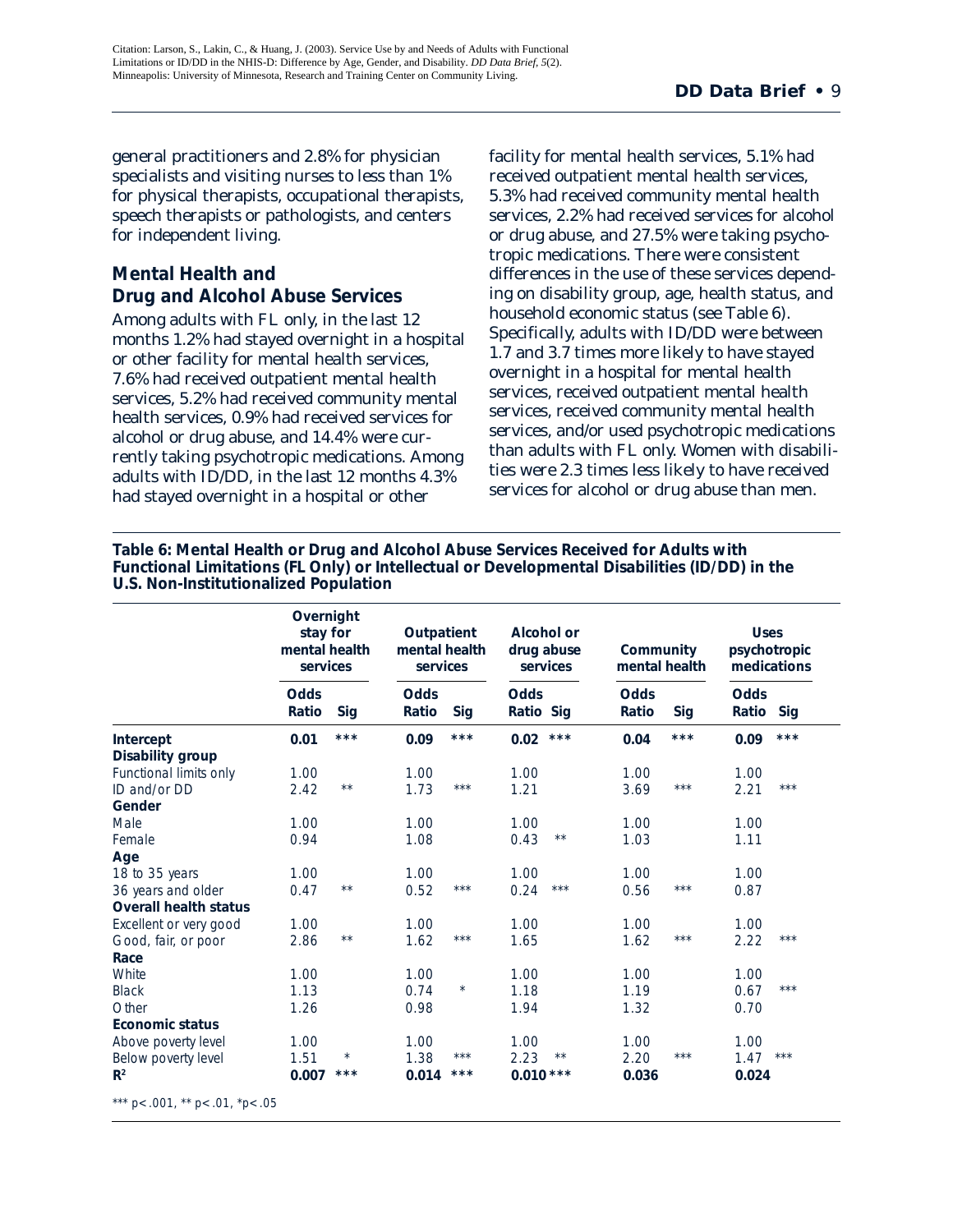Older adults were between 1.78 and 4 times less likely to have received mental health or alcohol or drug abuse services than younger adults. Adults in poorer health were 1.62 to 2.86 times more likely to have received mental health services or psychotropic medications than those in excellent or very good health. For outpatient mental health services and psychotropic medications, adults who were Black were less likely than adults who were White to have received those services. Finally, adults in households with incomes below the poverty level were 1.38 to 2.23 times more likely than those living above the poverty level to have received inpatient and outpatient mental health or substance abuse services or to use psychotropic medications. The variables examined explained between 0.7% and 3.6% of the variability in the use of mental health or drug and alcohol abuse services among adults with disabilities.

#### **Residential Long-Term Care Services**

While the main focus of the NHIS-D was people in non-institutional settings, the Adult Phase 2 Disability Supplement asked adults with disabilities whether they had ever received residential services or supports in any of seven types of long-term care facilities. Among adults with FL only, 9.4% had lived in longterm care settings including facility or group home for persons with mental illness (1.2%), facility for people with mental retardation (0.1%), nursing home (5.2%), board and care home (0.5%), assisted living facility (1.0%), convalescent home (1.4%), or some other type of long-term care facility (1.2%). Among adults with ID/DD, 20.8% had lived in long-term care settings including facility or group home for persons with mental illness (7.4%), facility for people with mental retardation (5.2%), nursing home (4.0%), board and care home (3.6%), assisted living facility (3.7%), convalescent home (1.9%), or some other type of long-term care facility (2.2%).

The patterns of factors associated with having lived in one of the types of long-term care settings are summarized in Table 7. First, adults with ID/DD were more likely to have

lived in each type of long-term care facility except nursing homes when compared to adults with FL only. They were 2.9 times more likely to have stayed in any type of long-term care facility. They were 40 times more likely to have lived in a facility for persons with mental retardation, 8.5 times more likely to have lived in a board and care facility, 4.5 times more likely to have lived in an assisted living facility, 2.4 times more likely to have lived in a facility for persons with mental illness, 2.3 times more likely to have lived in a convalescent home, and 1.8 times more likely to have lived in another type of long-term care facility. Women were 36% more likely to have stayed in a nursing home but 78% less likely to have stayed in "other" types of long-term care facilities. Older adults were 49% more likely to have ever lived in any type of long-term care facility. They were more likely than younger adults to have lived in nursing homes (9.8 times more) and convalescent homes (4.6 times more), but less likely to have ever lived in a facility for persons with mental illness (2.2 times less).

There were no differences in the history of using long-term care facilities for adults with disabilities based on reported health status once the other factors including age and disability status were considered. The only racial differences were that adults who were Black were less likely than adults who were White to have lived in nursing homes or board and care homes. Finally, adults living in households with incomes below the poverty level were 23% more likely to have ever lived in a long-term care facility, 93% more likely to have lived in a facility for people with mental illness, and 2.2 times more likely to have lived in a board and care home. Between 1.3% and 1.7% of the variability in the use of facilities for persons with mental illness, facilities for persons with mental retardation, nursing homes, and any type of long-term care facility was accounted for by the variables examined. Less than one percent of the variability in the use of board and care homes, assisted living facilities, convalescent homes, or other longterm care facilities was accounted for by the variables examined.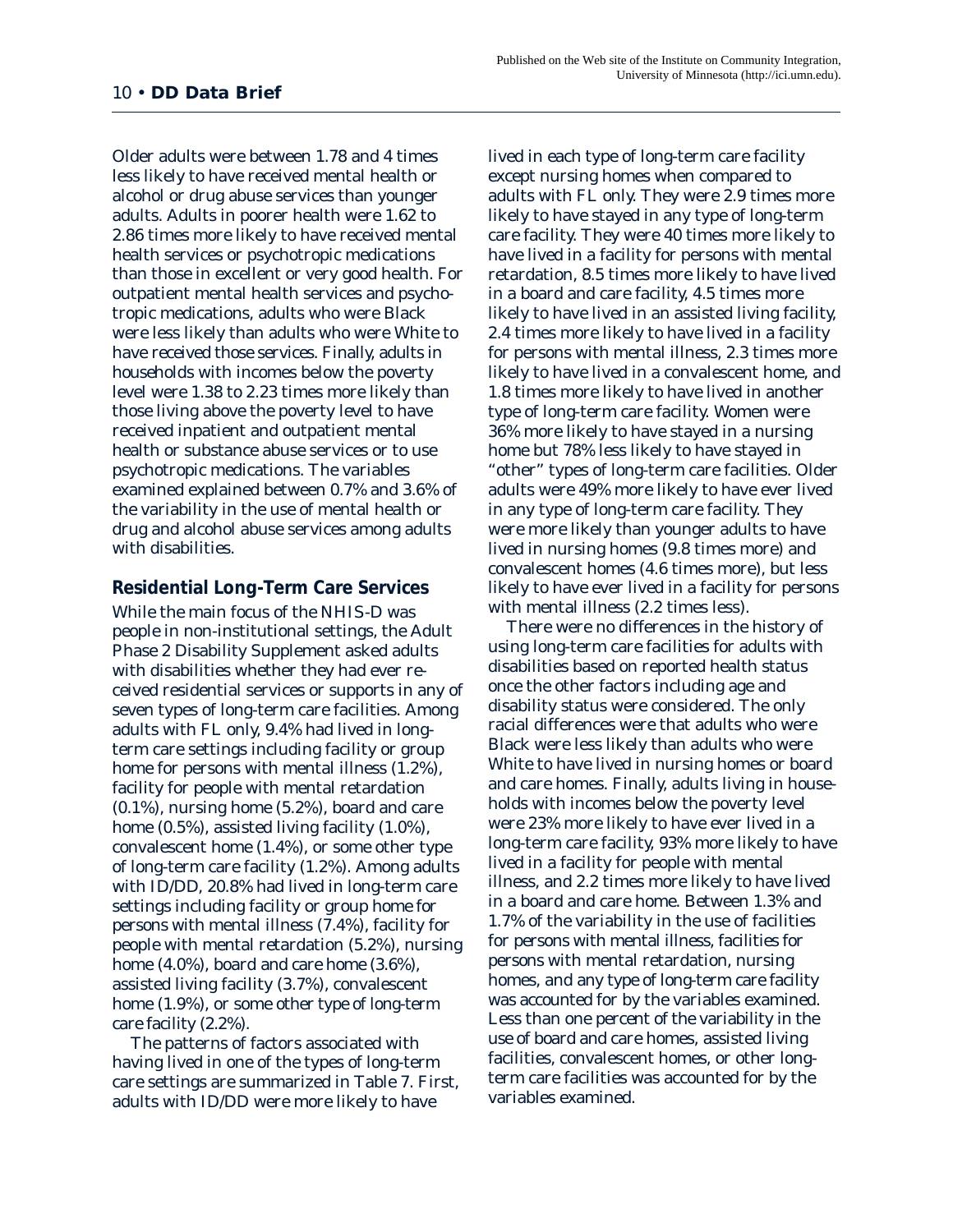| mental illness<br>Sig<br><b>Odds</b><br>Ratio<br>0.03<br>1.00<br>unctional limitations only<br>Disability group<br>ntercept |                                         | people with<br>etardation<br>Facility for<br>mental | Nursing home          |       | Board and                          | Assisted                            |         | Convalescent            |        | Other long-<br>term care<br>facility                 |           | term care<br>Any long<br>facility                   |  |
|-----------------------------------------------------------------------------------------------------------------------------|-----------------------------------------|-----------------------------------------------------|-----------------------|-------|------------------------------------|-------------------------------------|---------|-------------------------|--------|------------------------------------------------------|-----------|-----------------------------------------------------|--|
|                                                                                                                             | Ratio<br>Odds                           | Sig                                                 | Odds<br>Ratio         | Sig   | care home<br>Sig<br>Ratio<br>Odds  | living facility<br>Ratio<br>Odds    | Sig     | home<br>Odds<br>Ratio   | Sig    | Odds<br>Ratio                                        | Sig       | Sig<br>Ratio<br>Odds                                |  |
|                                                                                                                             | 0.00                                    | $* * *$                                             | 0.01                  |       | $* * * *$<br>0.00                  | <b>0.01</b>                         |         | 0.00                    | ***    | <b>0.01</b>                                          | $* * * *$ | $* * * *$<br>0.06                                   |  |
| ***<br>2.44<br>D and/or DD                                                                                                  | $-45$<br>$\overline{0}$<br>$\triangleq$ | ***                                                 | 1.00<br>1.40          |       | $***$<br>8.48<br><b>00.1</b>       | 4.45<br>1.00                        | $* * *$ | 1.00<br>2.31            | $\ast$ | 1.79                                                 | $\star$   | ***<br>1.00                                         |  |
| 1.00<br>0.84<br>Gender<br>emale<br>Male                                                                                     | OO.<br>85                               |                                                     | <b>00.1</b><br>1.36   | $* *$ | <b>001</b><br>0.91                 | 1.13                                |         | <b>OO.1</b><br>1.28     |        | <b>00.1</b><br>0.56                                  |           | 1.00<br>1.06                                        |  |
| ***<br>0.45<br>1.00<br>36 years and older<br>8 to 35 years<br>Age                                                           | OO.<br>42                               |                                                     | $\frac{0.00}{9.78}$   | ***   | 1.000                              | $1.00$<br>$1.23$                    |         | $1.00$<br>4.62          | ***    | $\frac{8}{1.18}$                                     |           | $\star$<br>1.49                                     |  |
| 1.00<br>1.52<br>Overall health status<br>Excellent or very good<br>Good, fair, or poor                                      | OO.<br>OÓ.                              |                                                     | <b>00.1</b><br>1.22   |       | 0.89<br>1.00                       | $1.00$<br>$1.42$                    |         | <b>00.1</b><br>0.66     |        | $\frac{100}{1.38}$                                   |           | 1.00                                                |  |
| 1.08<br>00.1<br>0.95<br>Other<br>White<br><b>Black</b><br>Race                                                              | 48<br>OO.<br>$\overline{4}$             |                                                     | 1.00<br>0.51<br>0.51  |       | 0.29<br>00.1                       | <b>OC.1</b><br>$0.67$<br>0.51       |         | $-0.43$                 |        | $1.00$<br>$1.12$<br>$1.12$                           |           | $\begin{array}{c} 7.80 \\ 0.71 \\ 0.81 \end{array}$ |  |
| ***<br>0.013<br><b>00.1</b><br>1.93<br>Above poverty level<br>Below poverty level<br>Economic status                        | 016<br>OO.<br>2.00                      |                                                     | 0.017<br>00.1<br>0.00 |       | $\star$<br>$2.23$<br>0.008<br>1.00 | $\frac{1.22}{0.004}$<br><b>OO.1</b> |         | $0.78$<br>0.004<br>1.00 |        | $\begin{array}{c} 1.00 \\ 0.97 \\ 0.002 \end{array}$ |           | $\star$<br>$\frac{1.23}{0.013}$<br><b>00.1</b>      |  |

Citation: Larson, S., Lakin, C., & Huang, J. (2003). Service Use by and Needs of Adults with Functional Limitations or ID/DD in the NHIS-D: Difference by Age, Gender, and Disability. *DD Data Brief, 5*(2). Minneapolis: University of Minnesota, Research and Training Center on Community Living.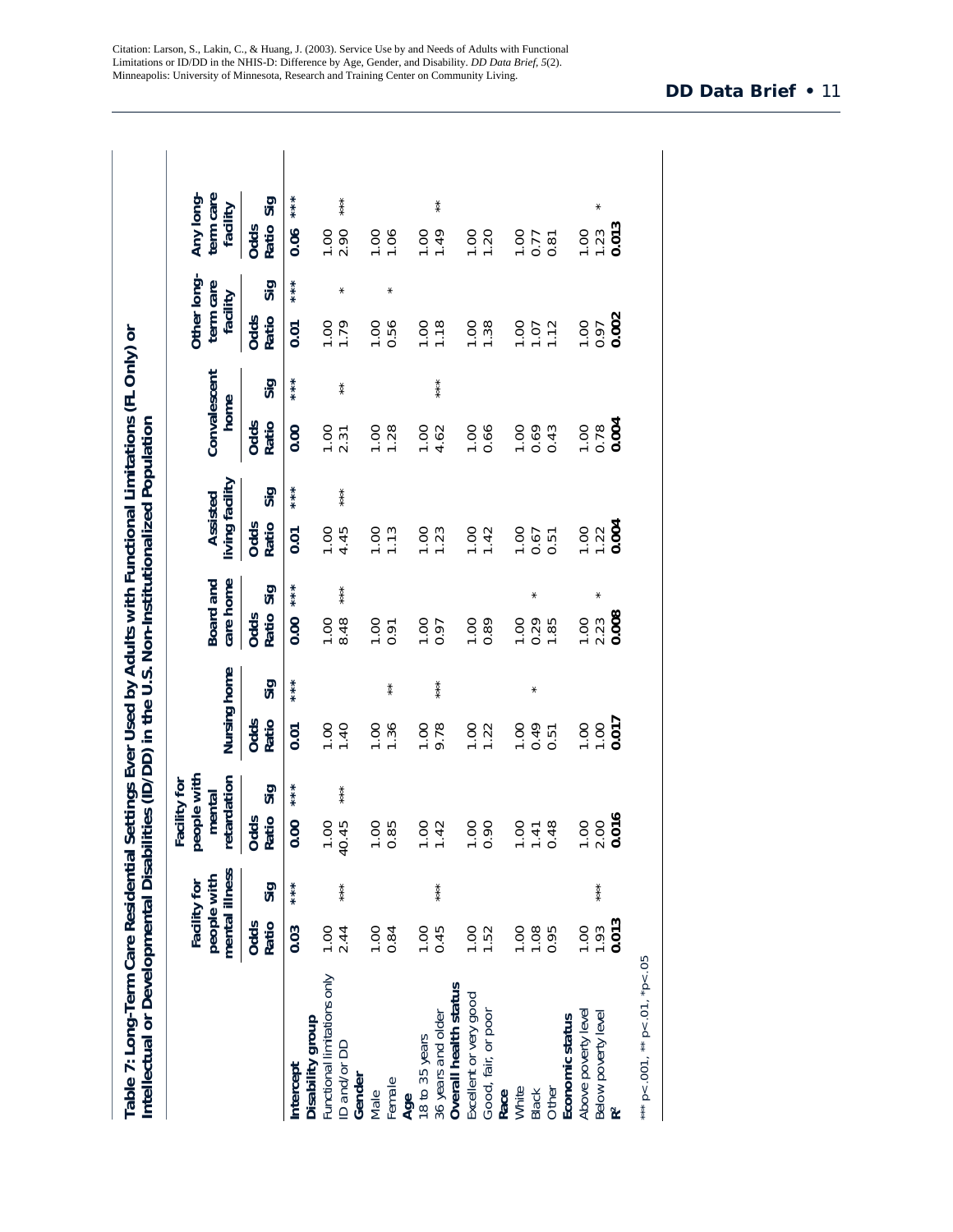#### **Transportation**

The Adult Phase 2 Disability Supplement included a series of questions about transportation options used by adults with disabilities during the previous week. Among adults with FL only, 60.4% drove a car in the last week, 58.9% had been passengers in a car driven by another person, 1.1% had ridden in a social service agency van, 19.8% had used public transportation, 13.2% had used a special bus service, and 4.9% had received other transportation services. Among adults with ID/DD, 26.4% reported driving a car, 67.4% reported riding in a car driven by another person, 8.7% reported riding in a social service agency van, 31.9% reporting using public transportation, 27.2% reported using special bus services, and 16.4% reported receiving other transportation services.

The forms of transportation used by adults with disabilities varied significantly by disability group, gender, age, health status, race, and economic status (see Table 8). Driving a car in the last week was less likely for adults with ID/ DD (4.8 times less likely), women (85% less likely), older adults (2 times less likely), adults in poorer health (56% less likely), adults who were Black (2.1 times less likely), and adults in households below the poverty level (61% less likely). Older adults were also less likely to ride as a passenger in a car (63% less likely) and to use public transportation (25% less likely) than younger adults. Adults living in households with incomes below the federal poverty level were less likely to ride as a passenger in a car (15% less likely) than adults with higher incomes. Between 1.6% and 9.6% of the variability in the use of various modes of transportation or transportation services was accounted for by the variables examined in this analysis.

Adults with ID/DD were 8.3 times more likely to have ridden in a social services van in the previous week than adults with FL only, while adults who were Black were 2.1 times more likely than adults who were White to have done so. Women and older adults were less likely to use public transportation, while adults who were Black or another non-White race and adults living in households with

incomes below the poverty level were more likely to use public transportation. Special bus, cab or van services were more likely to be used by adults with ID/DD (3.0 times more likely), women (54% more likely), older adults (66% more likely), persons in households with income below the poverty level (62% more likely) and adults who were Black (94% more likely) or of another non-White race (73% more likely). Use of transportation services in the last 12 months was more common among adults with ID/DD (4.7 times more likely), women (62% more likely), older adults (62% more likely), adults who were Black (2.2 times more likely), and adults in households with incomes below the poverty level (53% more likely).

Two questions focused specifically on barriers to using public transportation systems that were available to the respondents. Among adults with FL only, 39.6% reported that it was somewhat or very difficult to use public transportation and 29.0% reported that an impairment or health problem prevented or limited their use of public transportation. Among adults with ID/DD, 43.1% reported that it was somewhat or very difficult to use public transportation and 44.4% reported that an impairment or health problem prevented or limited their use of public transportation. Those who were more likely to report that an impairment or health problem prevented or limited their use of public transportation included adults with ID/DD (4.2 times more likely), women (45% more likely), older adults (4.7 times more likely), adults in poorer health (62% more likely), and adults who were Black (62% more likely). Difficulties in getting and using public transportation were more likely to be reported by adults with ID/DD (2.2 times more likely), women (43% more likely), older adults (3.4 times more likely), and adults in poorer health (90% more likely). The variables examined explained 7.7% of the variability in whether an impairment or health problem prevented or limited the use of public transportation and 7.8% of the variability in whether it was difficult to get and use public transportation among adults with disabilities.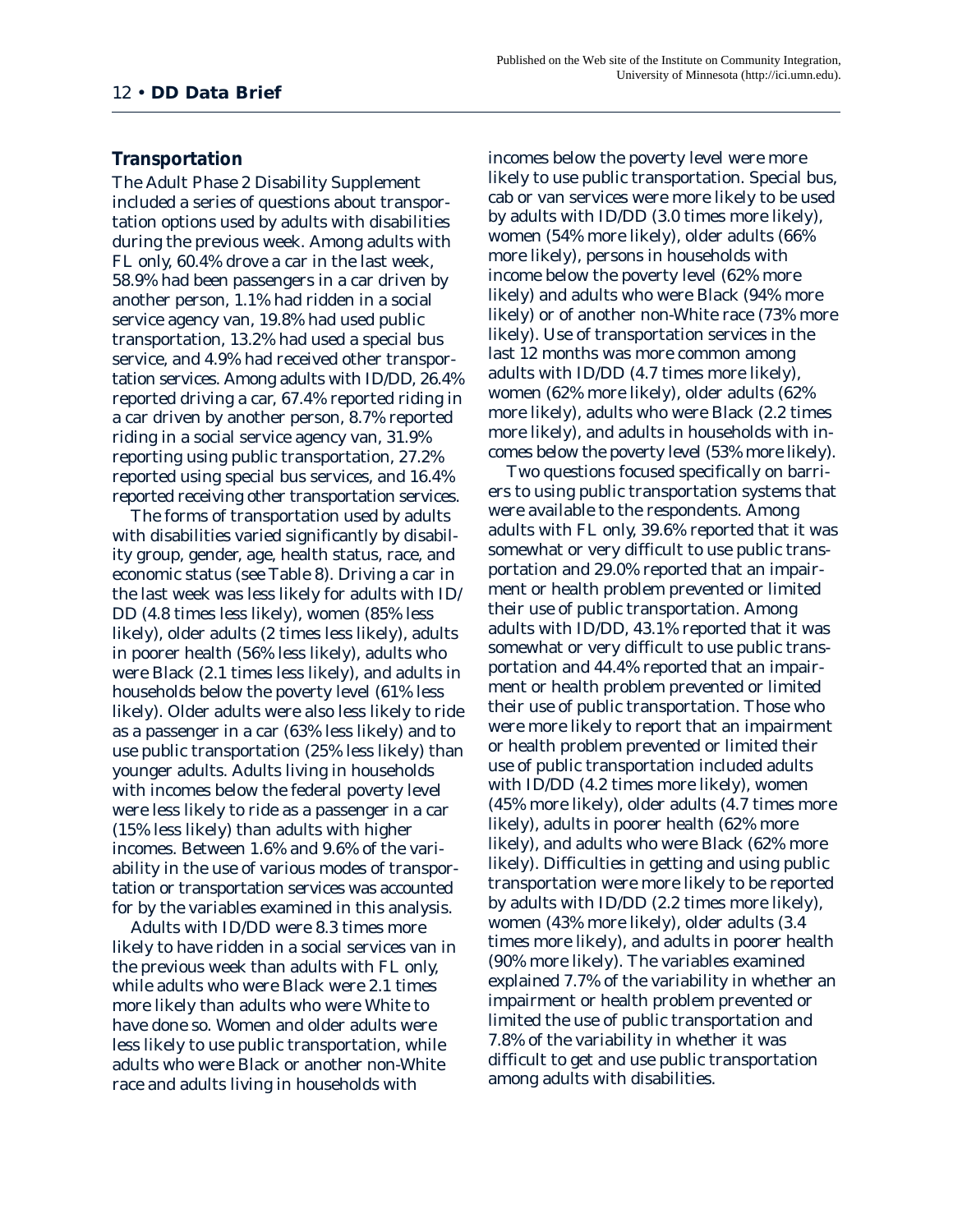|                                                                        | last week<br>Drove car      |         | Rode in car<br>last week               | Rode in socia<br>service van<br>last week | transportation<br>Use public               | Use available<br>van service<br>bus, cab, or<br>special | services in past<br>transportation<br>12 months<br>Received | health problem<br>Impairment or<br>transportation<br>prevents use<br>of public | transportation<br>using public<br>getting and<br>Difficulty |
|------------------------------------------------------------------------|-----------------------------|---------|----------------------------------------|-------------------------------------------|--------------------------------------------|---------------------------------------------------------|-------------------------------------------------------------|--------------------------------------------------------------------------------|-------------------------------------------------------------|
|                                                                        | Ratio<br><b>Odds</b>        | Sig     | Sig<br>Odds<br>Ratio                   | Sig<br><b>Odds</b><br>Ratio               | Sig<br>Odds<br>Ratio                       | Sig<br>Odds<br>Ratio                                    | Sig<br>Odds<br>Ratio                                        | Sig<br>Odds<br>Ratio                                                           | Sig<br>Ratio<br>Odds                                        |
| Disability group<br>Intercept                                          | 4.77                        |         | 1.74                                   | 0.01                                      | 0.42                                       | 0.04                                                    | 0.02                                                        | 0.05                                                                           | $\overline{0.11}$                                           |
| Functional limitations only<br>D and/or DD                             | 1.00<br>0.21                | $* * *$ | $\ast$<br>1.35<br>1.00                 | ***<br>8.32<br>1.00                       | 1.00<br>1.21                               | ***<br>3.03<br><b>00.1</b>                              | ***<br>4.68<br>00.1                                         | ***<br>4.19<br>1.00                                                            | $* * *$<br>$1.000$<br>2.23                                  |
| Gender<br>Female<br>Male                                               | 00.1<br>0.54                | $* * *$ | $* * *$<br>1.69<br><b>00.1</b>         | 1.00<br>1.46                              | $\ast$<br>0.80<br>1.00                     | $* * *$<br>1.00<br>1.54                                 | ***<br>1.00<br>1.62                                         | $* * *$<br>1.45<br>00.1                                                        | $* * *$<br>00.1<br>1.43                                     |
| 36 years and older<br>Age<br>18 to 35 years                            | 0.50<br>1.00                | ***     | $* * *$<br>1.00<br>0.61                | 1.32<br>00.1                              | ***<br>0.46<br>1.00                        | $* *$<br>1.66<br>00.1                                   | ***<br>1.00<br>1.62                                         | ***<br>4.68<br>1.00                                                            | ***<br><b>00.1</b><br>3.41                                  |
| Overall health status<br>Excellent or very good<br>Good, fair, or poor | 00.1<br>0.64                | ***     | 1.00<br>0.97                           | 1.00<br>0.83                              | 1.00<br>0.86                               | <b>00.1</b><br>1.27                                     | 00.1<br>1.09                                                | ***<br>00.1<br>1.62                                                            | ***<br><b>00.1</b><br>1.90                                  |
| Economic status<br>White<br>Other<br>Race<br><b>Black</b>              | <b>00.1</b><br>0.84<br>0.47 | $* * *$ | 0.96<br><b>00.1</b><br>$\overline{11}$ | $\star$<br>2.05<br>1.59<br>1.00           | $* * *$<br>$\star$<br>1.55<br>00.1<br>2.14 | $* * *$<br>$\star$<br>00.1<br>1.94<br>1.73              | $* * *$<br>1.26<br>1.00<br>2.20                             | $* * *$<br>1.36<br>$\frac{1}{2}$<br>1.62                                       | 1.00<br>1.05<br>1.34                                        |
| Above poverty level<br>Below poverty level<br>R <sup>2</sup>           | 0.096<br>0.62<br>00.1       | ***     | $\star$<br>0.024<br>1.00<br>0.87       | 0.016<br>1.00<br>1.35                     | $* * *$<br>***<br>0.062<br>1.00<br>1.95    | $* * *$<br>0.038<br>0.00<br>1.62                        | $* * *$<br>$\ast$<br>0.028<br>1.00<br>1.53                  | ***<br>0.077<br>$00 -$<br>1.13                                                 | ***<br>0.078<br>1.00<br>0.88                                |
| *** $p < .001$ , ** $p < .01$ , *p<.05                                 |                             |         |                                        |                                           |                                            |                                                         |                                                             |                                                                                |                                                             |

Citation: Larson, S., Lakin, C., & Huang, J. (2003). Service Use by and Needs of Adults with Functional Limitations or ID/DD in the NHIS-D: Difference by Age, Gender, and Disability. *DD Data Brief, 5*(2). Minneapolis: University of Minnesota, Research and Training Center on Community Living.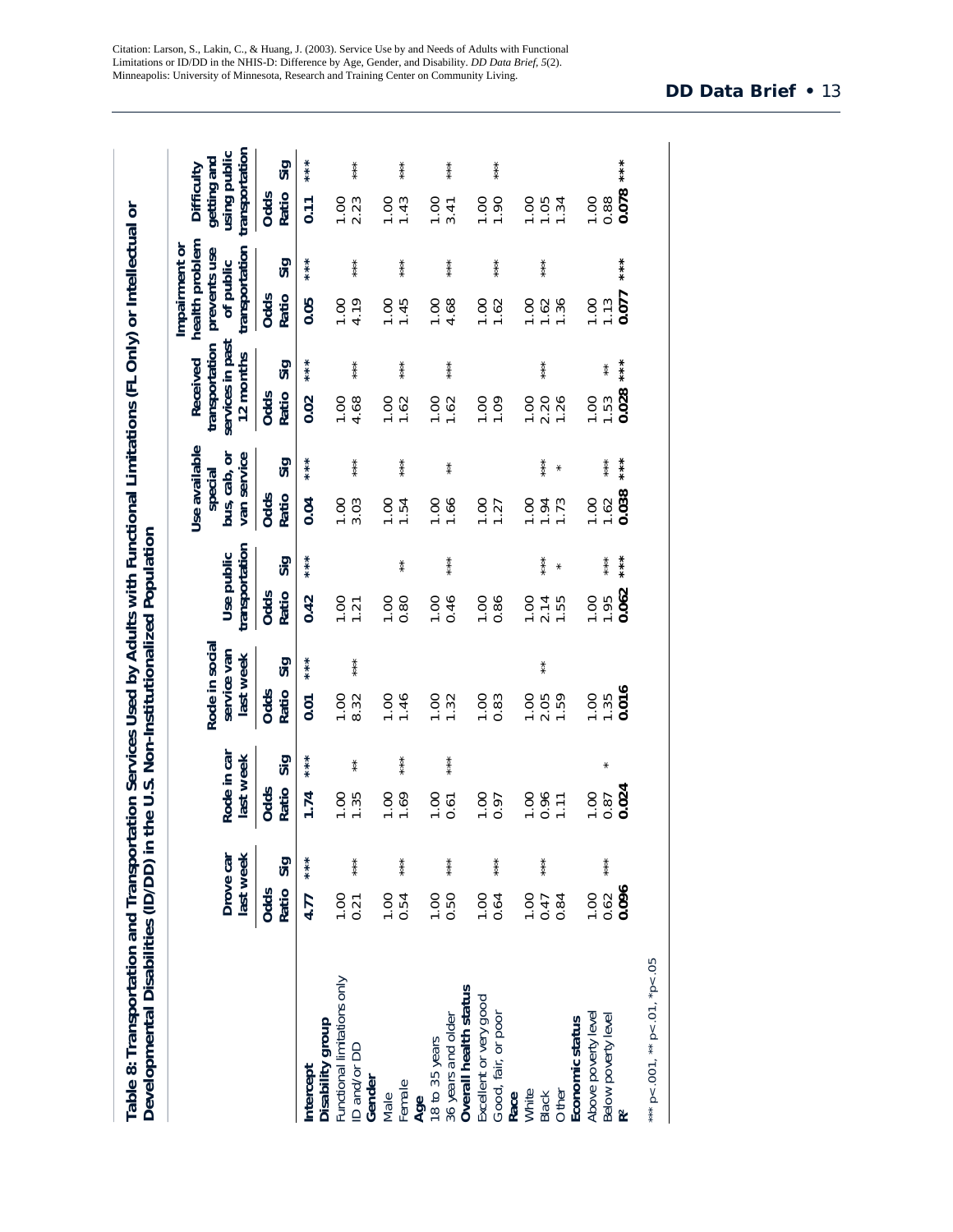#### **Vaccinations and Tetanus Shots**

The Healthy People 2000 Supplement to the Core Survey included many questions to assess progress toward achieving the Healthy People 2000 public health goals. Only one adult per household answered these questions, so participation by adults with disabilities was limited. However, three of the questions had enough responses to do meaningful analysis: items asking whether adults had had a flu shot in the past 12 months, whether they had ever had a pneumonia vaccination, and whether they had had a tetanus shot in the past 10 years. Among adults who did not have significant functional limitations, 20.7% had had a flu shot, 10.3% had had a pneumonia vaccina-

**Table 9: Vaccinations and Tetanus Shots for Adults with Functional Limitations (FL Only) or Intellectual or Developmental Disabilities (ID/ DD) in the U.S. Non-Institutionalized Population**

|                                             | Flu<br>shot in<br>past 12<br>months |     | Pneumonia<br>vaccination<br>ever |       | <b>Tetanus</b><br>shot in<br>past 10<br>years |              |
|---------------------------------------------|-------------------------------------|-----|----------------------------------|-------|-----------------------------------------------|--------------|
|                                             | Odds<br><b>Ratio Sig</b>            |     | <b>Odds</b><br>Ratio Sig         |       | <b>Odds</b><br><b>Ratio Sig</b>               |              |
| Intercept                                   | 0.11                                | *** | 0.20                             | ***   | 3.31                                          | ***          |
| Disability group                            |                                     |     |                                  |       |                                               |              |
| No limitations                              | 1.00                                |     | 1.00                             |       | 1.00                                          |              |
| Functional limitations only                 | 1.76                                | *** | 1.90                             | ***   | 0.99                                          |              |
| ID and/or DD                                | 1.31                                |     | 1.38                             |       | 1.27                                          |              |
| Gender                                      |                                     |     |                                  |       |                                               |              |
| Male                                        | 1.00                                |     | 1.00                             |       | 1.00                                          |              |
| Female                                      | 1.14                                | *** | 0.69                             | $***$ | 0.59                                          | ***          |
| Age                                         |                                     |     |                                  |       |                                               |              |
| 18 to 35 years                              | 1.00                                |     | 1.00                             |       | 1.00                                          |              |
| 36 years and older                          | 2.91                                | *** | 0.94                             |       | 0.56                                          | ***          |
| <b>Overall health status</b>                |                                     |     |                                  |       |                                               |              |
| Excellent or very good                      | 1.00                                |     | 1.00                             |       | 1.00                                          |              |
| Good, fair, or poor                         | 1.47                                | *** | 1.45                             | ***   | 0.91                                          | $\star\star$ |
| Race                                        |                                     |     |                                  |       |                                               |              |
| White                                       | 1.00                                |     | 1.00                             |       | 1.00                                          |              |
| <b>Black</b>                                | 0.77                                | *** | 1.10                             |       | 0.81                                          | ***          |
| Other                                       | 0.95                                |     | 0.87                             |       | 0.62                                          | ***          |
| <b>Economic status</b>                      |                                     |     |                                  |       |                                               |              |
| Above poverty level                         | 1.00                                |     | 1.00                             |       | 1.00                                          |              |
| Below poverty level                         | 0.81                                | *** | 1.06                             |       | 0.83                                          | ***          |
| R <sup>2</sup>                              | 0.062                               |     | 0.016                            |       | 0.039                                         |              |
| *** $p < .001$ , ** $p < .01$ , * $p < .05$ |                                     |     |                                  |       |                                               |              |

tion, and 58.4% had had a tetanus shot. Among adults with FL only, 39.9% had had a flu shot, 23.3% had had a pneumonia vaccination, and 40.8% had had a tetanus shot. Finally, among adults with ID/DD, 24.3% had had a flu shot, 14.3% had had a pneumonia vaccination, and 64.9% had had a tetanus shot.

Adults with FL only were more likely than those with no functional limitations to have had a flu shot or a pneumonia vaccination (see Table 9). Women were more likely to have had a flu shot but less likely to have had a pneumonia vaccination or a tetanus shot. Older adults were more likely to have had a flu shot but less likely to have had a tetanus shot. Adults in poorer health were more likely to have had a flu shot or a pneumonia vaccination but less likely to have had a tetanus shot. Adults who were Black were less likely to have had a flu shot or a tetanus shot, and adults of another non-White race were less likely to have had a tetanus shot. Finally, adults living in households with incomes below the federal poverty level were less likely to have had a flu shot or tetanus shot after the other variables were taken into consideration. The variables examined accounted for 6.3% of the variability in getting a flu shot, 1.6% of the variability in having a pneumonia vaccination, and 3.9% of the variability in getting a tetanus shot.

#### **Waiting for Services**

Sample members were asked whether they were currently waiting for a service and/or whether they had any unmet support needs. Among adults with FL only, 2.9% were waiting for community mental health services; 1.8% were waiting for case management services; 0.7% were waiting for home, community-based or facility-based long-term care; 0.6% were waiting for employment or day activity services; and 0.6% were waiting for community services such as physical therapy, speech therapy, a visiting nurse, or a personal care attendant. Among adults with ID/DD, 6.2% were waiting for mental health services, 8.3% were waiting for case management services, 2.5% were waiting for long-term care services, and 1.8% were waiting for community services.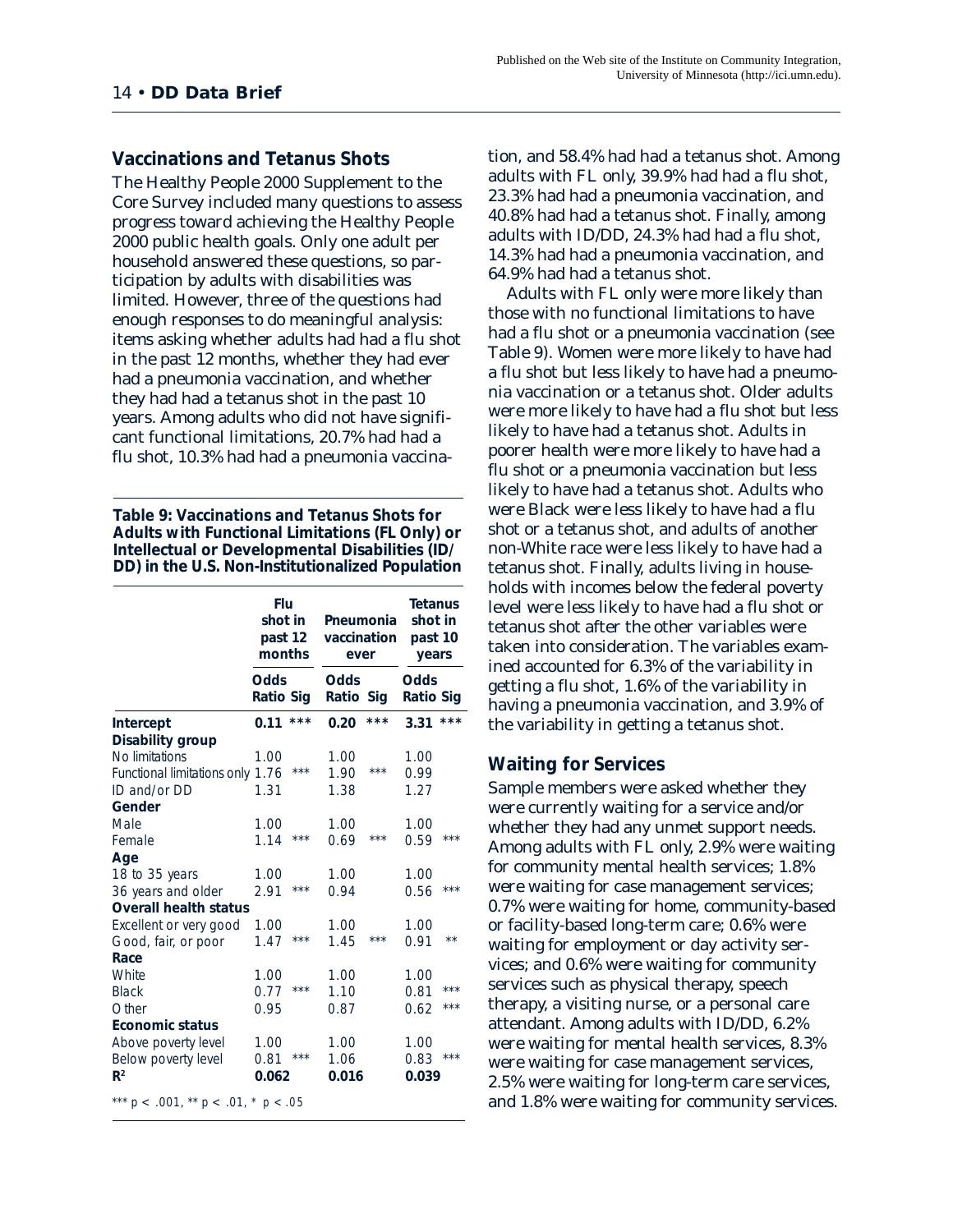|                                                                        |                                            |                   |                              |                           | On a Waiting List or Waiting for:         |         |                                 |                          |                                       |             |                                         |           |                                              |           |                                                   |           |
|------------------------------------------------------------------------|--------------------------------------------|-------------------|------------------------------|---------------------------|-------------------------------------------|---------|---------------------------------|--------------------------|---------------------------------------|-------------|-----------------------------------------|-----------|----------------------------------------------|-----------|---------------------------------------------------|-----------|
|                                                                        | Mental health<br>counseling<br>services or |                   | management<br>Case           |                           | care facility<br>or services<br>Long-term |         | Employment<br>program<br>or day |                          | Community<br>supports*<br>services or |             | Needs more<br>help with<br><b>IADLS</b> |           | Has attempted<br>to hire help<br>or get help |           | but still needs it<br>getting help<br>Has stopped |           |
|                                                                        | Ratio<br>Odds                              | Sig               | Ratio<br>Odds                | Sig                       | Ratio<br>Odds                             | Sig     | Odds<br>Ratio                   | Sig                      | <b>Odds</b><br>Ratio                  | Sig         | Ratio<br>Odds                           | Sig       | Odds<br>Ratio                                | Sig       | <b>Odds</b><br>Ratio                              | Sig       |
| Intercept                                                              | 0.04                                       | ***               | 0.01                         |                           | $\overline{0}$                            |         | 0.01                            |                          | 0.01                                  | $* * * * *$ | 0.02                                    |           | 0.26                                         | $* * * *$ | 0.26                                              | ***       |
| Functional limitations only<br>Disability group<br>D and/or DD         | 1.56<br>1.00                               |                   | 4.63<br>8                    | $* * *$                   | 4.02<br>1.00                              | $* * *$ | 3.75<br>1.00                    | $* * *$                  | 2.59<br><b>00.1</b>                   | $*$         | 1.00<br>1.41                            | $\ast$    | <b>00.1</b><br>1.90                          | $\star$   | 1.00<br>0.81                                      |           |
| Gender<br>Female<br>Male                                               | 00.1<br>1.18                               |                   | 1.00<br>92<br>$\overline{O}$ |                           | 00.1<br>1.78                              | $\ast$  | 1.00<br>1.45                    |                          | <b>00.1</b><br>0.88                   |             | 1.95<br>1.00                            | ***       | 1.00<br>1.33                                 | $\star$   | 00.1<br>1.41                                      |           |
| 36 years and older<br>18 to 35 years<br>Age                            | 0.32<br>00.1                               | $* * *$           | 98<br>00.1<br>$\ddot{\circ}$ |                           | <b>00.1</b><br>0.72                       |         | 1.00<br>0.35                    | $* * *$                  | 0.00<br>0.71                          |             | 1.00<br>1.93                            | ***       | 00.1<br>1.68                                 |           | 1.00<br>0.57                                      | $\star$   |
| Overall health status<br>Excellent or very good<br>Good, fair, or poor | <b>00.1</b><br>1.50                        |                   | 1.00<br>1.91                 | $\ast$                    | 1.00<br>1.00                              |         | 1.00<br>1.03                    |                          | 00.1<br>1.34                          |             | 00.1<br>1.81                            | $* * * *$ | 1.00<br>0.75                                 |           | 1.39<br>1.00                                      |           |
| Other<br>White<br><b>Black</b><br>Race                                 | 1.00<br>0.58<br>1.65                       | $\star$           | 2.09<br>8                    | ***<br>$^{\star}_{\star}$ | 1.00<br>0.94<br>1.18                      |         | 1.00<br>1.30<br>0.83            |                          | 00.1<br>1.10<br>1.38                  |             | 1.00<br>1.20<br>1.31                    |           | 0.85<br>1.00<br>0.64                         |           | 0.93<br>1.25<br><b>00.1</b>                       |           |
| Above poverty level<br>Below poverty level<br>Economic status          | 1.60<br><b>00.1</b><br>500                 | $* * *$<br>$\ast$ | 0.014<br>1.80<br>8           | $* * *$<br>$* * *$        | 0.004<br><b>00.1</b><br>0.94              | $* * *$ | 0.008<br>1.00<br>2.08           | $* * *$<br>$\frac{*}{*}$ | 0.002<br>1.00<br>1.50                 | $* * *$     | 0.021<br>1.00<br>1.16                   | $***$     | 0.017<br>1.00<br>1.23                        | $* * *$   | 0.010<br>1.00<br>0.99                             | $* * * *$ |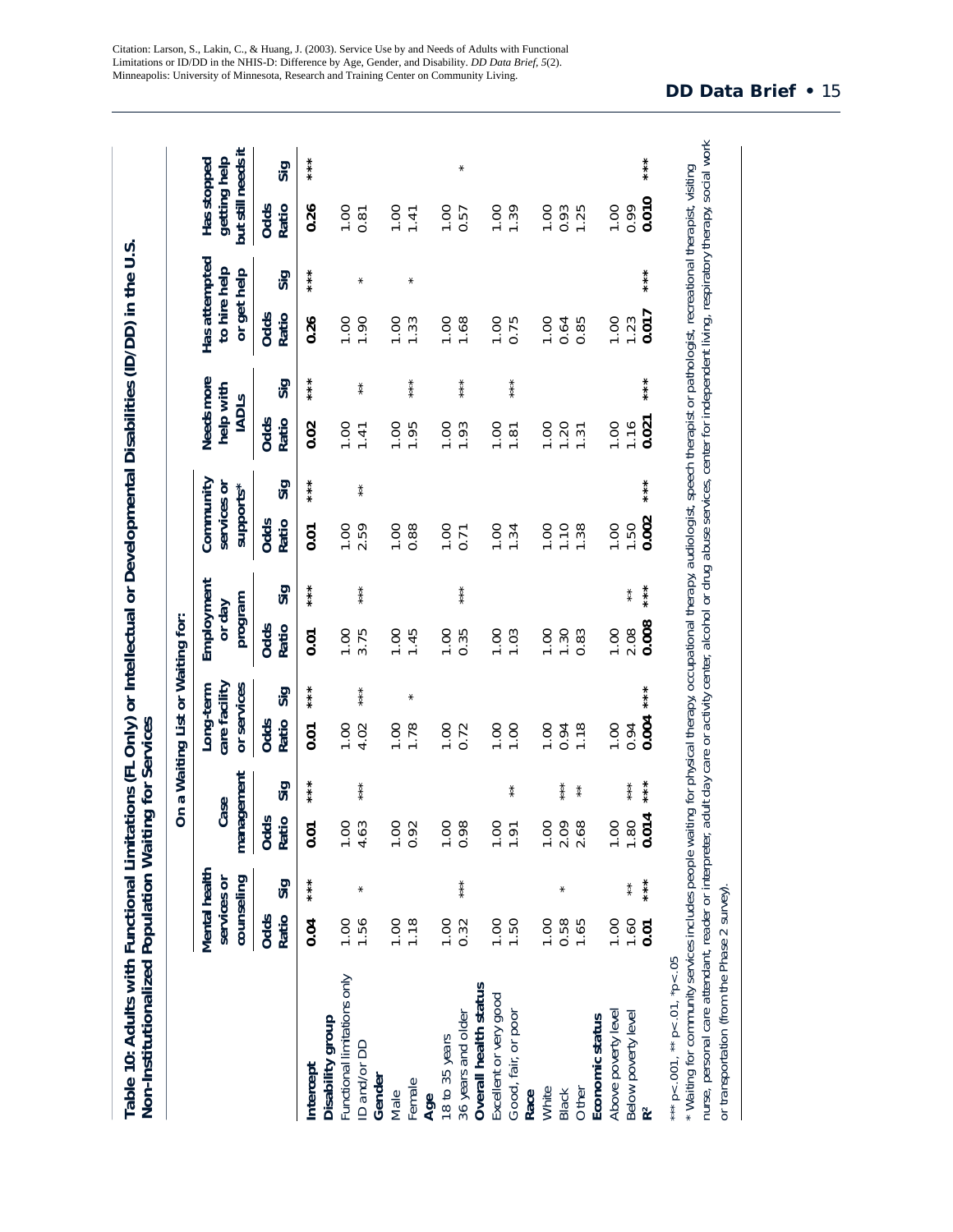Waiting for mental health services or counseling was more likely among adults with ID/ DD (56% more likely), younger adults (3.1 times more likely), adults who were Black (70% more likely), and people whose household income was below the poverty level (60% more likely; see Table 10). Waiting for a case manager was more common among adults with ID/ DD (4.6 times more likely), adults in poorer health (90% more likely), adults who were Black (2.1 times more likely), non-White adults of another race (2.7 times more likely), and adults whose household income was below the poverty level (80% more likely). Waiting for long-term care services was more likely among adults with ID/DD (4.0 times more likely) and women (78% more likely). Waiting for employment or day program services was more likely among adults with ID/DD (3.8 times more likely), younger adults (2.9 times more likely), and adults in households earning less than the poverty level (2.1 times more likely). Adults with ID/DD were also 2.6 times more likely to be waiting for one or more of the community services. Overall, less than 1.4% of the variability in waiting lists were accounted for by the variables examined.

Adults with disabilities also reported whether they needed more help than they currently receive. Among adults with FL only, 10.4% said they needed additional help with one or more Instrumental Activities of Daily Living, 29.0% said they have unsuccessfully attempted to hire people to provide supports they need, and 19.8% reported that they need help they received at one time but are not currently receiving. Among adults with ID/DD, 10.1% reported needing additional help with IADLs, 35.8% had tried unsuccessfully to hire needed help, and 16.7% needed help they received at one time but are not currently receiving. Needing more help with IADLs was more likely among adults with ID/DD (41% more likely), women (95% more likely), older adults (93% more likely), and adults in poorer health (81% more likely). Attempting unsuccessfully to hire help was more likely among adults with ID/DD (90% more likely) and women (33% more likely). Needing help that a

person had received at one time but was no longer receiving was 75% more likely among women than among men. Overall, 2.1% of the variability in needing more help with IADLs, 1.7% of the variability in attempting unsuccessfully to hire help, and 1.0% of the variability in needing help that had been received at one time was accounted for by the variables examined.

### **Discussion**

The primary question to be answered in this brief is to what extent do access to and experiences with various services for adults in community settings vary depending on disability group (FL only versus ID/DD), age (18 to 35 versus 36 and older), and gender. As the many analyses show, the answer is quite a bit. Of the 56 different outcomes examined, differences were noted for disability group in 47 outcomes, for age in 42 outcomes, and for gender in 26 outcomes. Differences were also frequently associated with overall health status (30 outcomes), race (22 outcomes), and economic status (33 outcomes). Clearly, awareness of the patterns of these findings is important when considering public policy decisions regarding how to best meet the needs of adults with disabilities in the non-institutional U.S. population.

#### **Disability Group**

In almost every case where differences were noted between adults with one or more substantial functional limitations and adults with intellectual and/or developmental disabilities, adults with ID/DD had poorer outcomes or were more likely to receive, need, or be waiting for the supports or services. The only exception was that adults with ID/DD were less likely to have received physical therapy services. In a few instances there were no differences between these groups. These findings raise the question of why these differences were so consistent, and in many cases so large.

There are important differences between these two disability groups that need to be considered to understand the findings. One critical difference between the groups is that adults in the ID/DD group had to have been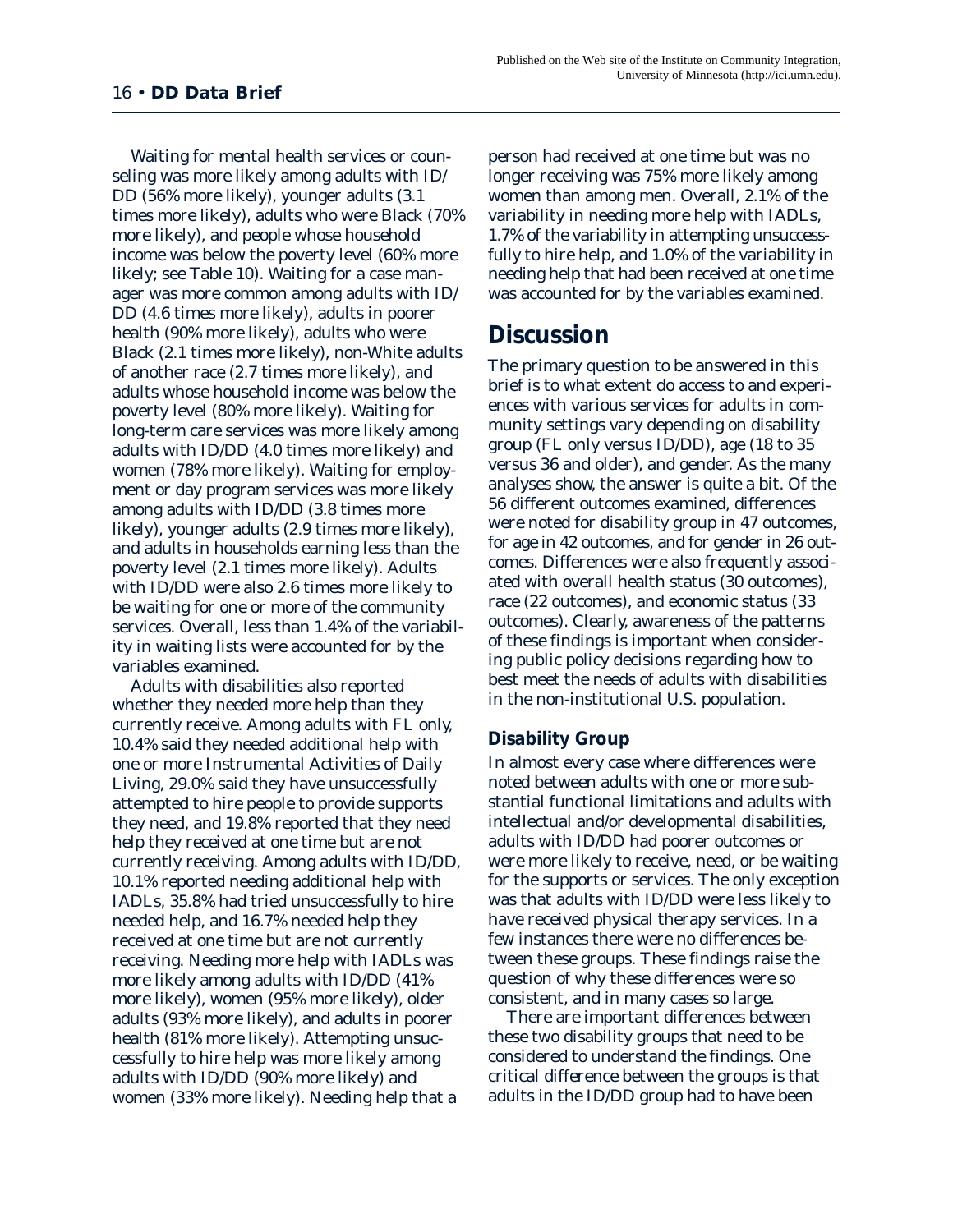born with their disability or acquired it by age 22, whereas adults in the FL only group could have either been born with their disability or acquired it at any age. Verbrugge & Yang (2003), describing differences in the age of onset of disability and the patterns of disabilities among adults, noted that relatively few people with disabilities (ranging from 4.2%- 25.6% across the various limitations they examined) have an onset of disability prior to age 20. We found that within the NHIS, while 15.4 million adults are estimated to have functional limitations only, only 1.5 million adults have ID/DD (Larson, Lakin, Kwak & Anderson, 2001). A related difference is that adults in the FL group are much more likely to be 65 or older (46.4% of people with FL only versus 7.7% of people with ID/DD).

Several other important differences have also been noted between these groups. For example, while 20.8% of adults with FL only have three or more different substantial functional limitations (with the seven areas including economic self-sufficiency, learning, self-direction, independent living, communication, personal care, and mobility), 74.1% of adults with ID/DD have three or more different substantial functional limitations. Furthermore, the types of limitations these groups have are different. While the most common limitations among adults with FL only are independent living (61.6%), economic selfsufficiency (44.5%), and mobility (30.0%), the most common limitations among adults with ID/DD are economic self-sufficiency (87.8%), learning (87.6%), and self-direction (49.7%) (Larson, Lakin, Anderson, Kwak, Lee & Anderson, 2001; Larson, Lakin, Kwak & Anderson, 2001). It seems reasonable, then, to assume that some of the differences described above result from differences in age, age at onset, and number and types of limitations across the groups. Because public policy decisions regarding supports and services are often defined as targeting one or the other of these groups, it is important to document the needs, characteristics, and experiences of each group. Future analyses will examine the relationship between the number and type of limitations on these outcomes.

#### **Age**

In this paper, we compared younger adults (ages 18 to 35 years) to older adults (ages 36 years and older). These age breaks divided the group with ID/DD in half. Because the group with ID/DD was only about 10% of the group with FL only, and because for some items fewer than 100 adults with ID/DD responded, it was important to assure an adequate sample in the various cells in the analysis (see sample sizes on Table 18 in the Appendix). Using these age breaks, there were many age-related differences in needs, services used, and unmet needs revealed in these analyses. Unlike disability groups where almost all of the findings were in the same direction, the findings for age varied across the variables.

Older adults with disabilities were more likely to be employed (if they were in the labor market), to need help with ADLs and IADLs, to need more help with IADLs than they were getting, to need ongoing supervision to ensure safety, to have difficulty leaving their homes due to an impairment, to have received help from a non-profit agency, and to have a legal guardian. They were also more likely to have seen a general practitioner, a physician specialist, a visiting nurse, or a personal care attendant. Older adults were more likely to have lived in a nursing home, convalescent home, or any type of long-term care facility. They were more likely to have used special bus, cab or van services; to have received any transportation services in the past 12 months; to have an impairment preventing the use of public transportation; and to have difficulty using public transportation. Finally, they were more likely to have had a flu shot. In summary, older adults with disabilities had more needs for assistance with specific skills, had more trouble getting around outside of their homes, and had received more services and supports related to health care needs.

Younger adults with disabilities were more likely to be in the labor market, to participate in employment programs (including supported employment, transitional work training, and sheltered workshops), to participate in employment programs or day activity programs, and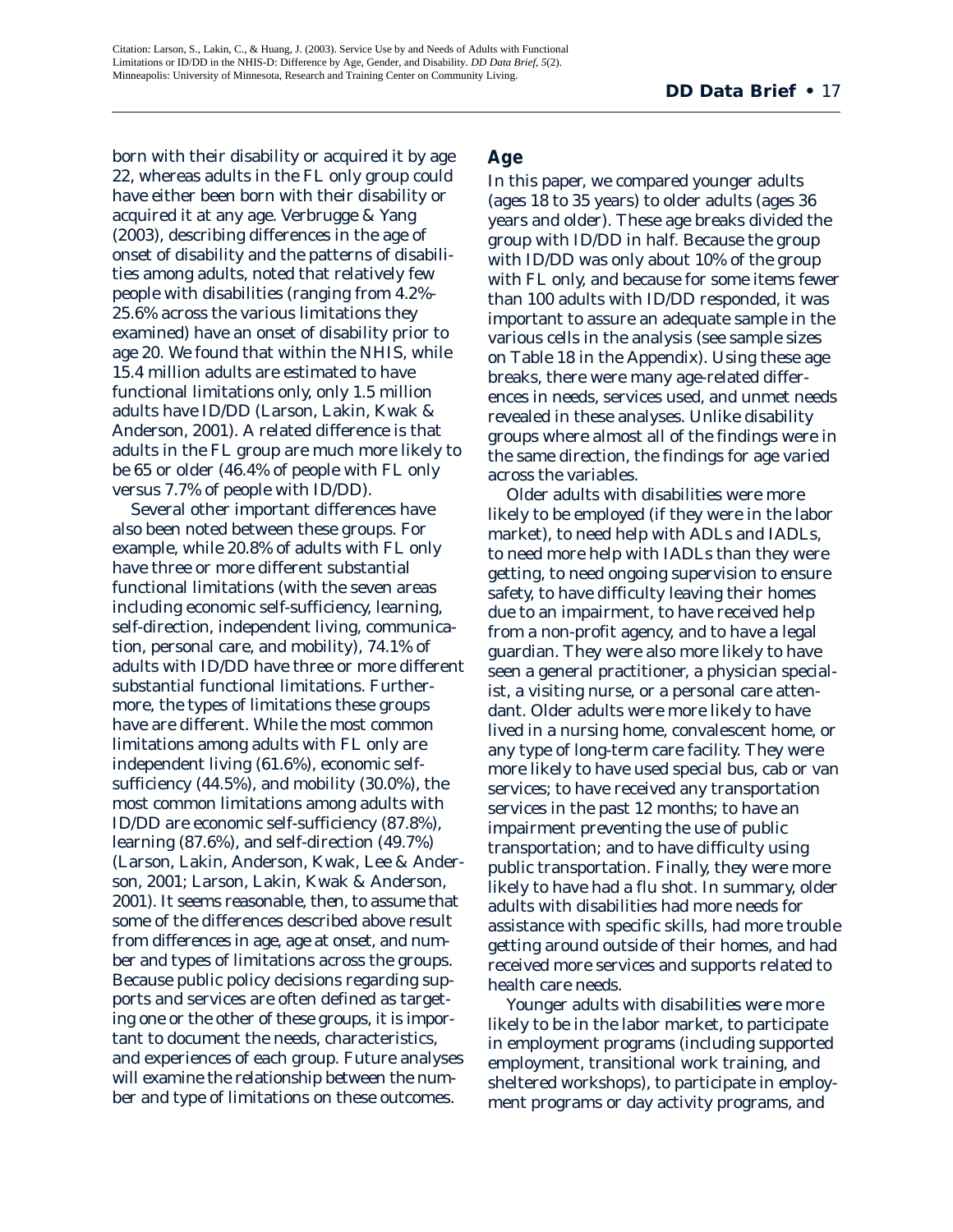to be on a waiting list for an employment program or day activity center. Younger adults were more likely to be able to spend two hours or more home alone. Younger adults were more likely to have a social worker, have seen a speech therapist or pathologist, or have had social skills training in the last 12 months. They were more likely to have received mental health services including overnight stays, outpatient services, alcohol or drug abuse services, and community mental health services. They were also more likely to have ever stayed in a facility for people with mental illness and to be waiting for mental health services or counseling. Younger adults were more likely to have driven or ridden in a car or used public transportation. Younger adults were more likely to have had a tetanus shot in the last 10 years. Finally, younger adults were more likely to have stopped receiving help but still be in need of that assistance. In summary, younger adults were more likely to need or participate in employment programs, social skills and communication supports, mental health services, and generic transportation options. It seems reasonable to assume that they were more likely to have had a tetanus shot because they were more active outside the home and were more likely to have had an injury that required a tetanus shot. Both younger and older adults had support needs that were unmet, but the nature of those supports differed. It is important to note, however, that age was not the only factor associated with need for and use of services and supports. Both younger and older adults with other relevant characteristics needed various services.

#### **Gender**

While gender was less a factor in explaining differences in service use and needs than age or disability group, there were important differences in 26 items. Women with disabilities were more likely to need assistance with IADLs, to have difficulty entering or leaving their homes, and to have received help from a non-profit agency. Women were also more likely to have seen a general practitioner,

physician specialist, social worker, visiting nurse, or personal care attendant in the last 12 months. Women were more likely to have ridden as a passenger in a car; used a special bus, cab or van service; received transportation services; have an impairment or health problem that prevented the use of public transportation; and have difficulty getting and using public transportation. Women were more likely to have had a flu shot. Finally, women were more likely to have lived in a nursing home, to be on a waiting list for a long-term care facility or community services, to need additional assistance with IADLs, and to have attempted unsuccessfully to hire or get help. Women tended to have more needs for long-term care and assistance, transportation, and health care.

Men with disabilities were more likely to be in the labor force, to participate in transitional work training, and to participate in one or more employment programs. Men were more likely to be able to stay home alone for more than two hours at a time. They were also more likely than women to have seen a speech therapist or pathologist, to have used alcohol or drug abuse services, and to have used an "other" type of long-term care facility. Men were more likely to have driven a car in the last week and to have used public transportation. They were more likely to have ever received a pneumonia vaccination and to have had a tetanus shot in the last 10 years. These differences center around work and independent travel, which may reflect socio-economic expectations and opportunities related to gender. The reason for the increased likelihood of getting a pneumonia vaccination is not immediately apparent. Perhaps this item simply reflects better access to the vaccination for men than for women.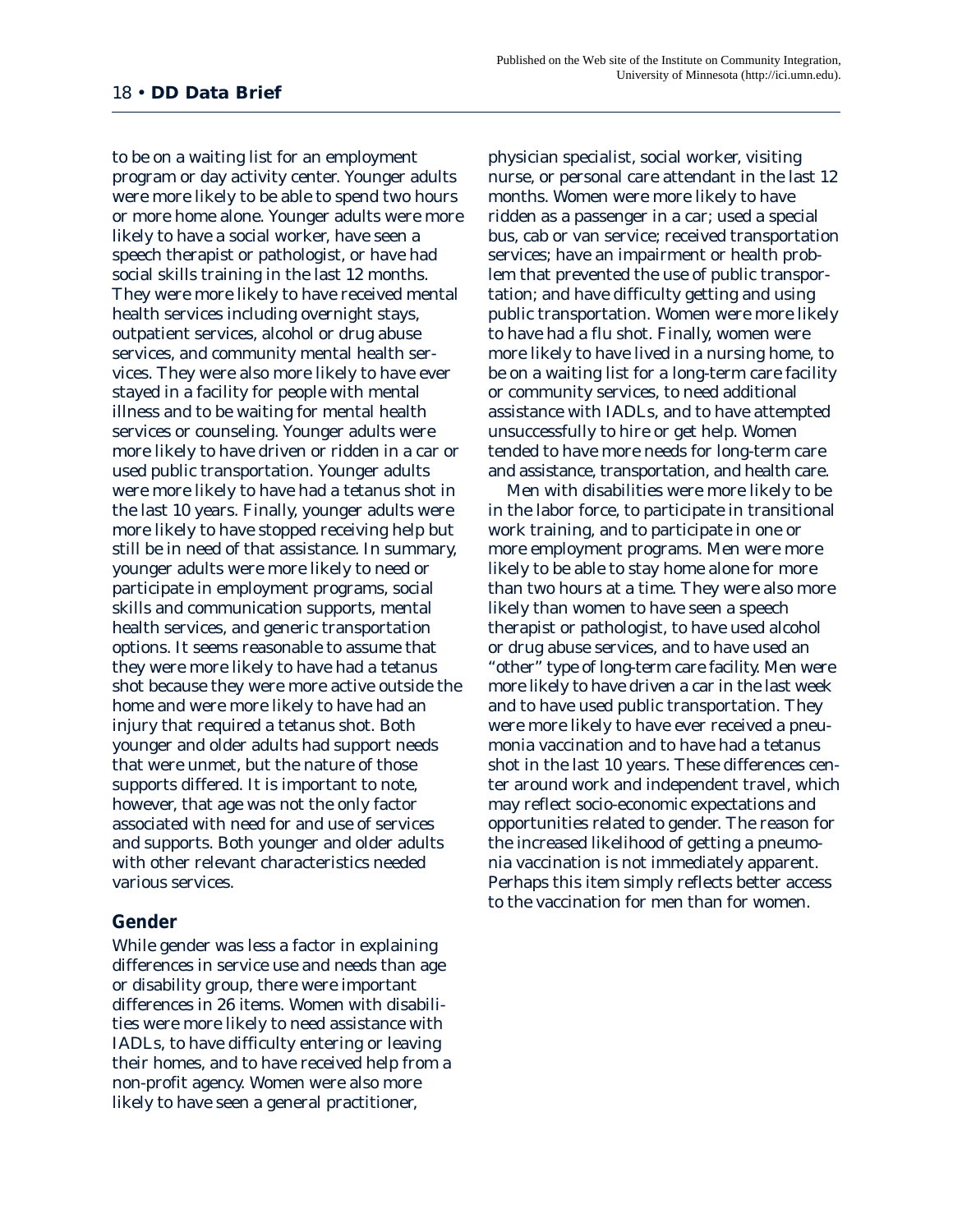## **References**

- Anderson, L.L., Larson, S.A., Lakin, K.C., & Kwak, N. (2003). Health insurance coverage and health care experiences of persons with disabilities in the NHIS-D. *DD Data Brief, 5*(1). Minneapolis: University of Minnesota, Research and Training Center on Community Living.
- Larson, S.A., Lakin, K.C., Anderson, L., Kwak, N., Lee, J.H., & Anderson, D. (2000). Prevalence of mental retardation and/or developmental disabilities: Analysis of the 1994/1995 NHIS-D. *MR/DD Data Brief, 1*(2). Minneapolis: University of Minnesota, Research and Training Center on Community Living.
- Larson, S.A., Lakin, K.C., Anderson, L., & Kwak, N. (2001). Characteristics of and service use by persons with MR/DD living in their own homes or with family members: NHIS-D analysis. *MR/DD Data Brief, 3*(1). Minneapolis: University of Minnesota, Research and Training Center on Community Living.
- Larson, S.A., Lakin, K.C., Kwak, N., & Anderson, L. (2001). Functional limitations of adults in the US non-institutionalized population: An NHIS-D analysis. *MR/DD Data Brief, 3*(3). Minneapolis: University of Minnesota, Research and Training Center on Community Living.
- Larson, S.A., Lakin, K.C., Anderson, L, Kwak, N., Lee, J.H., & Anderson, D. (2001). Prevalence of mental retardation and developmental disabilities: Estimates from the 1994/ 1995 National Health Interview Survey Disability Supplements. *American Journal on Mental Retardation, 106*, 231-252.
- Verbrugge, L.M., & Yang, L. (2003). Duration of disability and timing of onset. In S. Barnartt, B. Altman, G. Hendershot, and S. A. Larson (Eds.). Disability research within the NHIS-D: The results of a user's conference. *Research in Social Sciences and Disability, 3*, 275-298. Stamford, CT: JAI Press.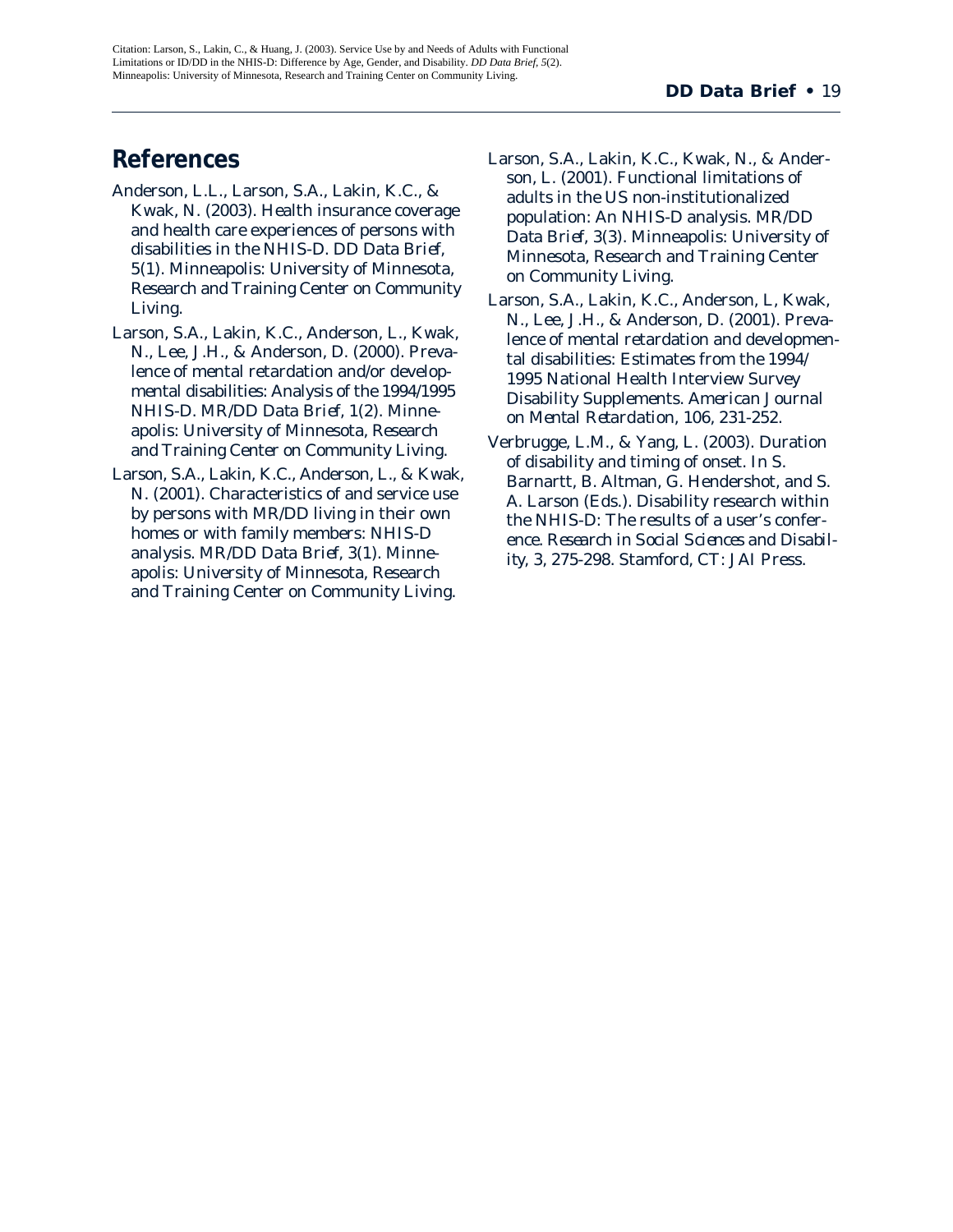## **Appendix: Descriptive Statistics for Dependent Variables**

Tables 11 through 17 in this appendix describe services and needs in terms of the percentage of the adults with FL only or ID/DD using

those services or having those needs and the estimated U.S. non-institutional adult population with those services or needs. It also provides the relative standard error for each of the population estimates. Table 18 shows the sample sizes for each age by gender by disability group across the surveys and supplements used in this paper.

**Table 11: Employment Programs and Status for Adults with Functional Limitations (FL Only) or Intellectual or Developmental Disabilities (ID/DD) in the U.S. Non-Institutionalized Population**

|                                                            |      | FL Only   |            |      | <b>ID/DD</b> |            |
|------------------------------------------------------------|------|-----------|------------|------|--------------|------------|
| <b>Employment Status</b>                                   | %    | Est. Pop. | <b>RSE</b> | %    | Est. Pop.    | <b>RSE</b> |
| <b>Employment program</b>                                  |      |           |            |      |              |            |
| Supported employment                                       | 0.4  | 64        | 15.2       | 3.6  | 54           | 17.4       |
| Transitional work training                                 | 1.1  | 170       | 10.1       | 3.6  | 53           | 16.8       |
| Sheltered workshop                                         | 0.5  | 82        | 20.3       | 9.2  | 137          | 12.4       |
| Used one or more employment programs                       | 2.0  | 303       | 8.7        | 15.3 | 226          | 9.2        |
| Day activity center                                        | 2.1  | 316       | 8.2        | 12.1 | 178          | 10.4       |
| Employment program or day activity center                  | 3.8  | 584       | 6.3        | 23.7 | 350          | 7.6        |
| <b>Employment status</b>                                   |      |           |            |      |              |            |
| In the labor market                                        | 24.7 | 3,808     | 2.6        | 30.7 | 459          | 6.3        |
| Employed if in the labor market                            | 89.4 | 3,404     | 2.7        | 85.4 | 392          | 7.1        |
| Alternative employment status                              |      |           |            |      |              |            |
| Employed                                                   | 22.1 | 3,404     | 2.7        | 26.2 | 392          | 7.1        |
| Looking for work                                           | 2.6  | 404       | 7.2        | 4.5  | 67           | 14.8       |
| Not in labor market                                        | 75.3 | 11,620    | 1.5        | 69.3 | 1,037        | 4.3        |
| Primary activity                                           |      |           |            |      |              |            |
| Working                                                    | 20.1 | 3,060     | 2.7        | 20.5 | 304          | 7.8        |
| Keeping house                                              | 30.8 | 4,688     | 2.3        | 14.4 | 214          | 8.7        |
| Going to school                                            | 37.0 | 565       | 6.1        | 11.7 | 173          | 10.8       |
| Something else                                             | 45.3 | 6,889     | 1.8        | 53.4 | 793          | 4.9        |
| Est. Population in 1,000s; $RSE = Relative Standard Error$ |      |           |            |      |              |            |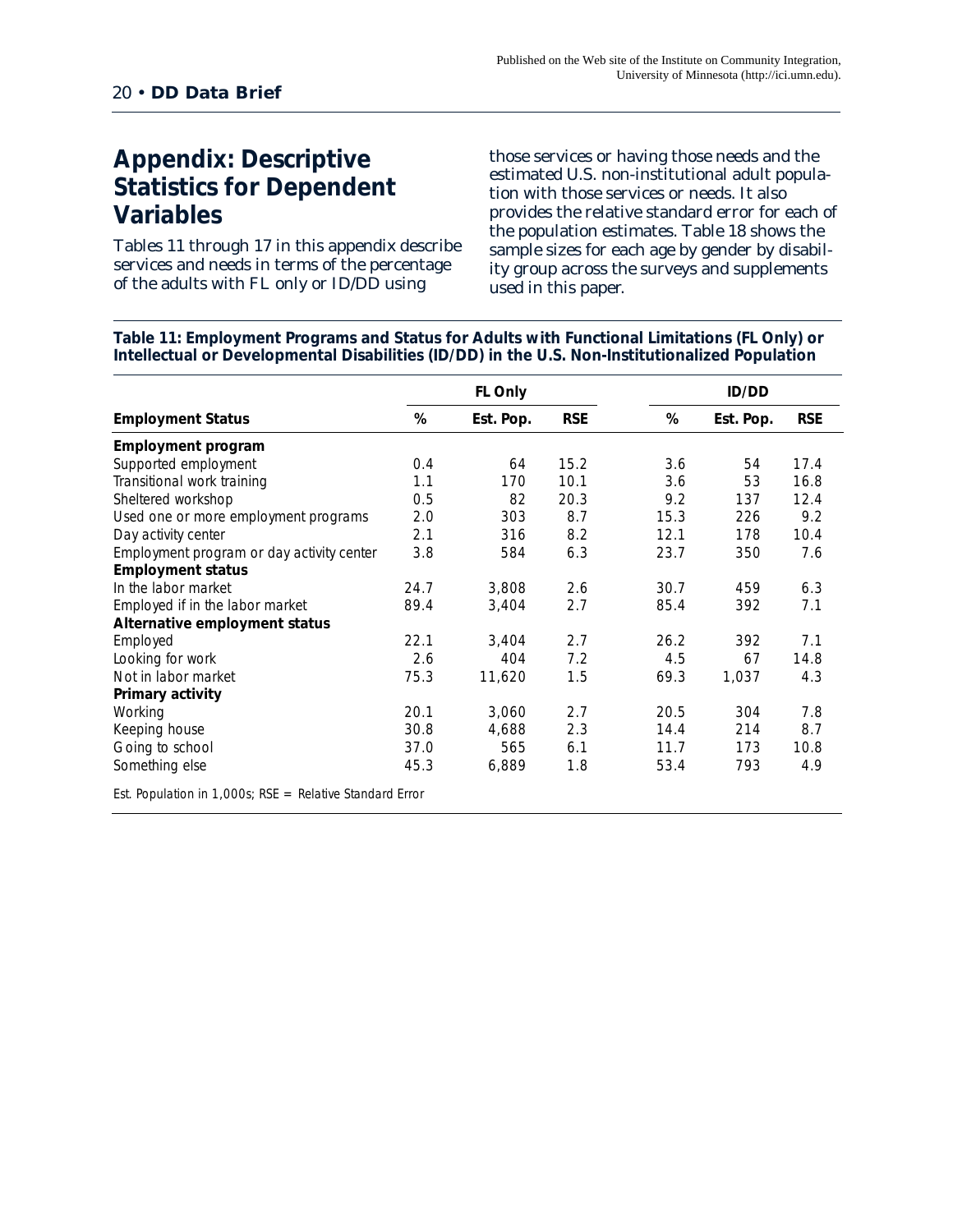|                                                           |      | <b>FL Only</b> |            |      | <b>ID/DD</b> |            |
|-----------------------------------------------------------|------|----------------|------------|------|--------------|------------|
| <b>Support or Assistance</b><br><b>Received or Needed</b> | %    | Est. Pop.      | <b>RSE</b> | %    | Est. Pop.    | <b>RSE</b> |
| Help or supports received                                 |      |                |            |      |              |            |
| Gets help/supervision for $1 +$ IADLs                     | 65.4 | 10.091         | 1.7        | 62.4 | 933          | 4.5        |
| Gets help/supervision for $1 +$ ADLs                      | 15.6 | 2.695          | 2.6        | 23.2 | 739          | 4.7        |
| Has a guardian                                            | 1.9  | 284            | 7.7        | 14.9 | 220          | 8.9        |
| Support needs                                             |      |                |            |      |              |            |
| Never left alone for $2+$ hours                           | 16.1 | 2.306          | 3.7        | 31.4 | 478          | 8.7        |
| Needs ongoing supervision for safety reasons              | 4.9  | 681            | 5.8        | 26.6 | 393          | 9.7        |
| Has difficulty leaving the house                          | 22.2 | 3.125          | 3.2        | 14.2 | 216          | 9.2        |

#### **Table 12: Supports Used or Needed by Adults with Functional Limitations (FL Only) or Intellectual or Developmental Disabilities (ID/DD) in the U.S. Non-Institutionalized Population**

ADLs - Activities of Daily Living (bathing, dressing, eating, using a toilet, getting in and out of bed)

IADLs - Instrumental Activites of Daily Living (shopping, managing money, cooking, working around the house, using the telephone) Est. Population in 1,000s;  $RSE = Relative Standard Error$ 

#### **Table 13: Services Received in Last 12 Months by Adults with Functional Limitations (FL Only) or** Intellectual or Developmental Disabilities (ID/DD) in the U.S. Non-Institutionalized Population

|                                                                                                         |      | <b>FL Only</b> |            |      | <b>ID/DD</b> |            |
|---------------------------------------------------------------------------------------------------------|------|----------------|------------|------|--------------|------------|
| Services Received in Last 12 Months                                                                     | %    | Est. Pop.      | <b>RSE</b> | %    | Est. Pop.    | <b>RSE</b> |
| Professional service (Phase 1 data)                                                                     |      |                |            |      |              |            |
| General practitioner/doctor                                                                             | 75.0 | 10,400         | 2.5        | 62.0 | 932          | 5.7        |
| Physician specialist                                                                                    | 46.2 | 6,450          | 2.8        | 37.6 | 568          | 6.5        |
| Social worker                                                                                           | 3.4  | 469            | 7.4        | 11.8 | 177          | 12.0       |
| Physical therapist                                                                                      | 13.3 | 1,863          | 4.1        | 8.0  | 122          | 13.1       |
| Occupational therapist                                                                                  | 2.0  | 276            | 8.8        | 3.9  | 59           | 17.2       |
| Speech therapist or pathologist                                                                         | 0.8  | 116            | 13.0       | 3.2  | 49           | 23.0       |
| Visiting nurse                                                                                          | 11.0 | 1,531          | 3.9        | 7.8  | 119          | 14.6       |
| Personal care attendant                                                                                 | 4.9  | 684            | 6.0        | 8.1  | 124          | 15.8       |
| Center for independent living                                                                           | 0.3  | 42             | 22.3       | 3.1  | 47           | 18.2       |
| Social skills training                                                                                  | 1.2  | 162            | 11.7       | 11.0 | 165          | 13.9       |
| Mental health/substance abuse                                                                           |      |                |            |      |              |            |
| Overnight in hospital or other                                                                          |      |                |            |      |              |            |
| facility for mental health services (P2)                                                                | 1.2  | 173            | 11.1       | 4.3  | 66           | 19.7       |
| Outpatient mental health services (P2)                                                                  | 7.6  | 1,051          | 5.1        | 16.3 | 246          | 11.9       |
| Community mental health services (P1)                                                                   | 5.2  | 739            | 5.3        | 21.0 | 285          | 8.0        |
| Services for alcohol or drug abuse (P2)                                                                 | 0.9  | 129            | 12.2       | 2.2  | 33           | 24.9       |
| Uses psychotropic medications (P1)                                                                      | 14.4 | 2,197          | 3.1        | 27.5 | 406          | 6.8        |
| Est. Population in 1000s; $RSE = Relative Standard Error$<br>P1: Phase 1 variable, P2: Phase 2 variable |      |                |            |      |              |            |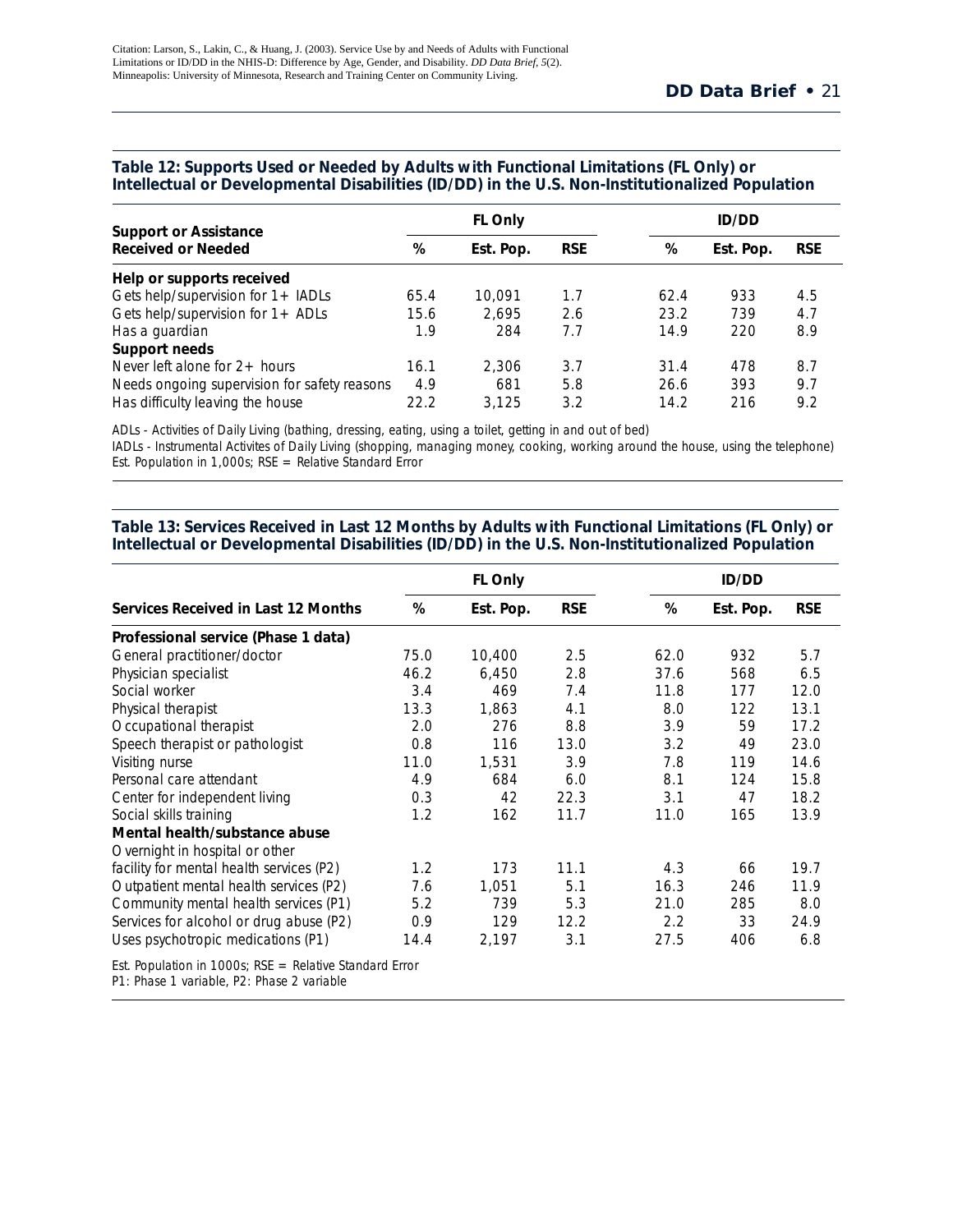#### 22 • **DD Data Brief**

|                                                           |      | FL Only   |            | <b>ID/DD</b> |           |            |  |
|-----------------------------------------------------------|------|-----------|------------|--------------|-----------|------------|--|
| <b>Type of Facility</b>                                   | %    | Est. Pop. | <b>RSE</b> | %            | Est. Pop. | <b>RSE</b> |  |
| Facility or group home for                                |      |           |            |              |           |            |  |
| people with mental illness                                | 2.1  | 307.7     | 8.3        | 7.4          | 113.1     | 13.3       |  |
| Facility for people with mental retardation               | 0.1  | 20.5      | 27.6       | 5.2          | 80.4      | 23.3       |  |
| Nursing home                                              | 5.2  | 758.4     | 5.9        | 4.0          | 61.6      | 16.1       |  |
| Board and care home                                       | 0.5  | 66.2      | 20.7       | 3.6          | 56.1      | 20.2       |  |
| Assisted living facility                                  | 1.0  | 140.7     | 14.3       | 3.7          | 57.3      | 20.4       |  |
| Convalescent home                                         | 1.4  | 204.2     | 10.5       | 1.9          | 28.9      | 28.4       |  |
| Other long-term care facility                             | 1.2  | 179.8     | 11.8       | 2.2          | 34.8      | 25.0       |  |
| Any long-term care facility                               | 9.4  | 1,365.2   | 4.8        | 20.8         | 324.6     | 9.4        |  |
| Never received long-term care services                    | 90.6 | 13,125.5  | 2.5        | 79.2         | 1,235.0   | 5.3        |  |
| Est. Population in 1000s; $RSE = Relative Standard Error$ |      |           |            |              |           |            |  |

#### **Table 14: Long-Term Care Settings Previously Used by Adults with Functional Limitations (FL Only) or Intellectual or Developmental Disabilities (ID/DD) in the U.S. Non-Institutionalized Population**

#### **Table 15: Transportation Used by Adults with Functional Limitations (FL Only) or Intellectual or Developmental Disabilities (ID/DD) in the U.S. Non-Institutionalized Population**

|                                                                                  |      | <b>FL Only</b> |            |      | <b>ID/DD</b> |            |  |  |  |
|----------------------------------------------------------------------------------|------|----------------|------------|------|--------------|------------|--|--|--|
| <b>Type of Transportation</b>                                                    | %    | Est. Pop.      | <b>RSE</b> | %    | Est. Pop.    | <b>RSE</b> |  |  |  |
| Drove a car in last week                                                         | 60.4 | 3.310          | 3.3        | 26.4 | 225          | 10.7       |  |  |  |
| Rode in a car in last week                                                       | 58.9 | 8.287          | 2.7        | 67.5 | 1.025        | 6.0        |  |  |  |
| Rode in social service agency van last week                                      | 1.1  | 163            | 11.3       | 8.7  | 134          | 18.7       |  |  |  |
| Used public transportation (where available)                                     | 19.8 | 1,880          | 3.9        | 31.9 | 324          | 8.5        |  |  |  |
| Used special bus service (where available)                                       | 13.2 | 1.018          | 5.7        | 27.2 | 240          | 11.6       |  |  |  |
| Received transportation services<br>Using public transportation (where           | 4.9  | 689            | 5.7        | 16.4 | 249          | 11.8       |  |  |  |
| available) is somewhat or very difficult<br>Impairment prevents or limits use of | 39.6 | 3.157          | 3.5        | 43.1 | 385          | 8.7        |  |  |  |
| public transportation (where available)                                          | 29.0 | 2.089          | 3.8        | 44.4 | 283          | 9.5        |  |  |  |
| Est. Population in 1000s; $RSE = Relative Standard Error$                        |      |                |            |      |              |            |  |  |  |

#### **Table 16: Vaccinations and Tetanus Shots Received by Adults with Functional Limitations (FL Only) or Intellectual or Developmental Disabilities (ID/DD) in the U.S. Non-Institutionalized Population**

|                                                                                           | <b>No Significant Limitations</b><br><b>FL Only</b> |                            |                   | <b>ID/DD</b>         |                         |                   |                      |                   |                      |
|-------------------------------------------------------------------------------------------|-----------------------------------------------------|----------------------------|-------------------|----------------------|-------------------------|-------------------|----------------------|-------------------|----------------------|
| Service                                                                                   | %                                                   | Est. Pop.                  | <b>RSE</b>        | %                    | Est. Pop.               | RSE               | %                    | Est. Pop.         | <b>RSE</b>           |
| Flu shot in last 12 months<br>Pneumonia vaccination ever<br>Tetanus shot in past 10 years | 20.7<br>10.3<br>58.4                                | 31.163<br>14.619<br>83,864 | 1.7<br>2.5<br>1.5 | 39.9<br>23.3<br>40.8 | 5,330<br>2.934<br>6,353 | 3.4<br>4.6<br>3.6 | 24.3<br>14.3<br>64.9 | 257<br>136<br>634 | 16.5<br>21.9<br>11.8 |
| Est. Population in 1000s; $RSE = Relative Standard Error$                                 |                                                     |                            |                   |                      |                         |                   |                      |                   |                      |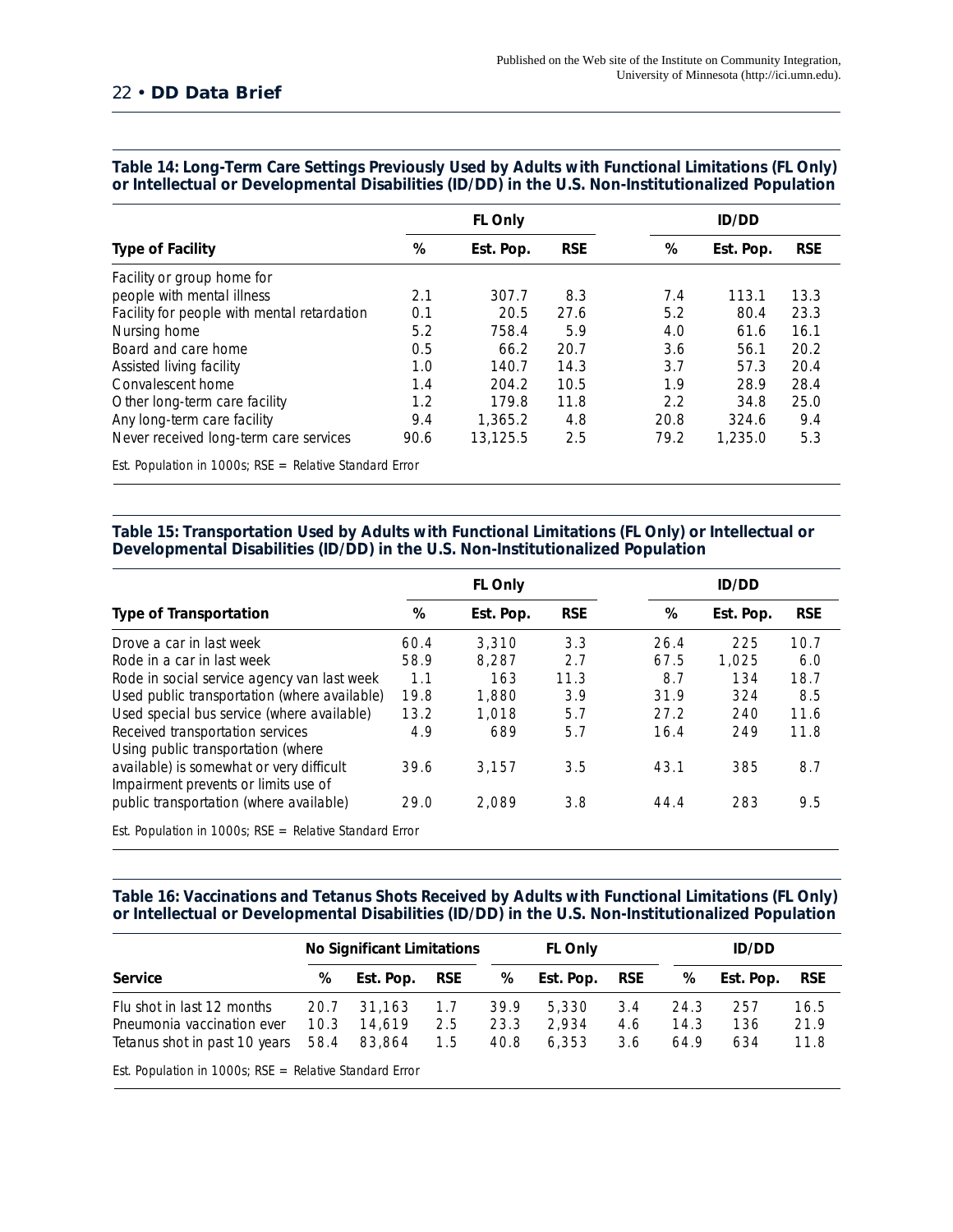|                                              |      | <b>FL Only</b> |            | <b>ID/DD</b> |           |            |  |
|----------------------------------------------|------|----------------|------------|--------------|-----------|------------|--|
| <b>Type of Service</b>                       | %    | Est. Pop.      | <b>RSE</b> | %            | Est. Pop. | <b>RSE</b> |  |
| Waiting for a specific service               |      |                |            |              |           |            |  |
| Mental health services                       | 2.9  | 394            | 8.0        | 6.2          | 93        | 17.7       |  |
| Case manager                                 | 1.8  | 253            | 7.9        | 8.3          | 85        | 13.4       |  |
| Home, community-based,                       |      |                |            |              |           |            |  |
| or facility-based long-term care             | 0.7  | 96             | 14.0       | 2.5          | 39        | 24.3       |  |
| Employment program or day activity center    | 0.6  | 88             | 13.8       | 3.2          | 47        | 19.0       |  |
| Community services*                          | 0.6  | 77             | 14.2       | 1.8          | 27        | 25.8       |  |
| Needs or tries to get help                   |      |                |            |              |           |            |  |
| Needs additional help with one or more IADLs | 10.4 | 1.442          | 4.2        | 10.1         | 151       | 11.0       |  |
| Needs help, has unsuccessfully               |      |                |            |              |           |            |  |
| attempted to hire services                   | 29.0 | 439            | 6.6        | 35.8         | 52        | 19.5       |  |
| Needs help but has stopped receiving it      | 19.8 | 309            | 7.8        | 16.7         | 41        | 26.9       |  |

#### **Table 17: Adults with Functional Limitations (FL Only) or Intellectual or Developmental Disabilities (ID/DD) in the U.S. Non-Institutionalized Population Waiting for Services**

Est. Population in 1000s; RSE = Relative Standard Error

\* Waiting for community services includes people waiting for physical therapy, occupational therapy, audiologist, speech therapist or pathologist, recreational therapist, visiting nurse, personal care attendant, reader or interpreter, adult day care or activity center, alcohol or drug abuse services, center for independent living, respiratory therapy, social work, or transportation (from the Phase 2 survey).

#### **Table 18: Maximum Sample Sizes by Survey, Gender, and Age for Adults with Functional Limitations (FL Only) or Intellectual or Developmental Disabilities (ID/DD) in the U.S. National Health Interview Survey on Disability**

|                     | Phase 1 and Core |              | Phase 2        |              | <b>HP 2000</b> |              |  |
|---------------------|------------------|--------------|----------------|--------------|----------------|--------------|--|
| Group               | <b>FL Only</b>   | <b>ID/DD</b> | <b>FL Only</b> | <b>ID/DD</b> | <b>FL Only</b> | <b>ID/DD</b> |  |
| Men                 |                  |              |                |              |                |              |  |
| $18-35$ years       | 837              | 307          | 566            | 244          | 166            | 46           |  |
| $36 + \text{years}$ | 3,806            | 295          | 2.835          | 229          | 884            | 58           |  |
| <b>TOTAL</b>        | 4.643            | 602          | 3,401          | 473          | 1.050          | 104          |  |
| Women               |                  |              |                |              |                |              |  |
| $18-35$ years       | 958              | 242          | 670            | 193          | 213            | 53           |  |
| $36 + \text{years}$ | 6,477            | 272          | 4.997          | 216          | 1,788          | 53           |  |
| <b>TOTAL</b>        | 7.435            | 514          | 5.667          | 409          | 2.001          | 106          |  |
| <b>GRAND TOTAL</b>  | 12.078           | 1.116        | 9.068          | 882          | 3.051          | 210          |  |